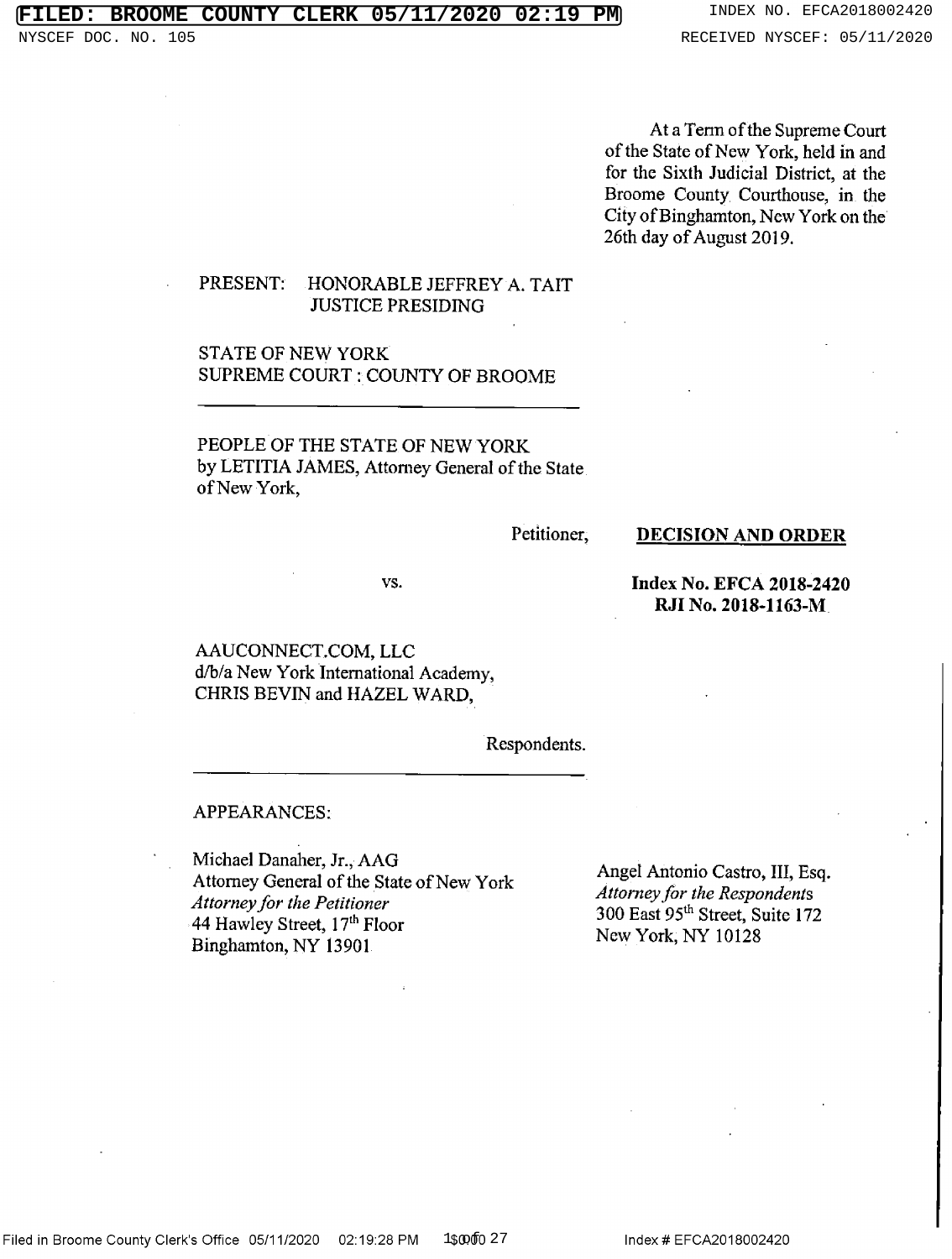#### **HON. JEFFREY A. TAIT, J.S.C.**

This matter is before the Court on the Petition of the People of the State of New York (State) seeking relief under New York Executive Law § 63(12) and General Business Law (GBL) Article 22-A to enjoin the Respondents AAUCONNECT.COM, LLC d/b/a New York International Academy (AAU Connect), Chris Bevin (Bevin), and Hazel Ward (Ward) from continuing what the State claims are deceptive, fraudulent, and illegal business practices in connection with their ownership and operation of a high school and postgraduate high school basketball business. AAU Connect, Bevin, and Ward deny most of the operative allegations of the Petition and seek its dismissal.

This matter arises out of the desire of young athletes to play college basketball at the highest level. It also arises out of their parents' desire to see their children attain their dreams. This case is about the Respondents' role in helping them attain those dreams or, as the State contends, using those dreams to take advantage of them.

It was Frank Sinatra who sang:

"Fairy tales can come true, it can happen to you If you're young at heart

You can go to extremes with impossible schemes You can laugh when your dreams fall apart at the seams..."

The young men and their families who participated in the program found it very difficult to laugh as their dreams fell apart. And fall apart they did.

 $\mathbf{1}$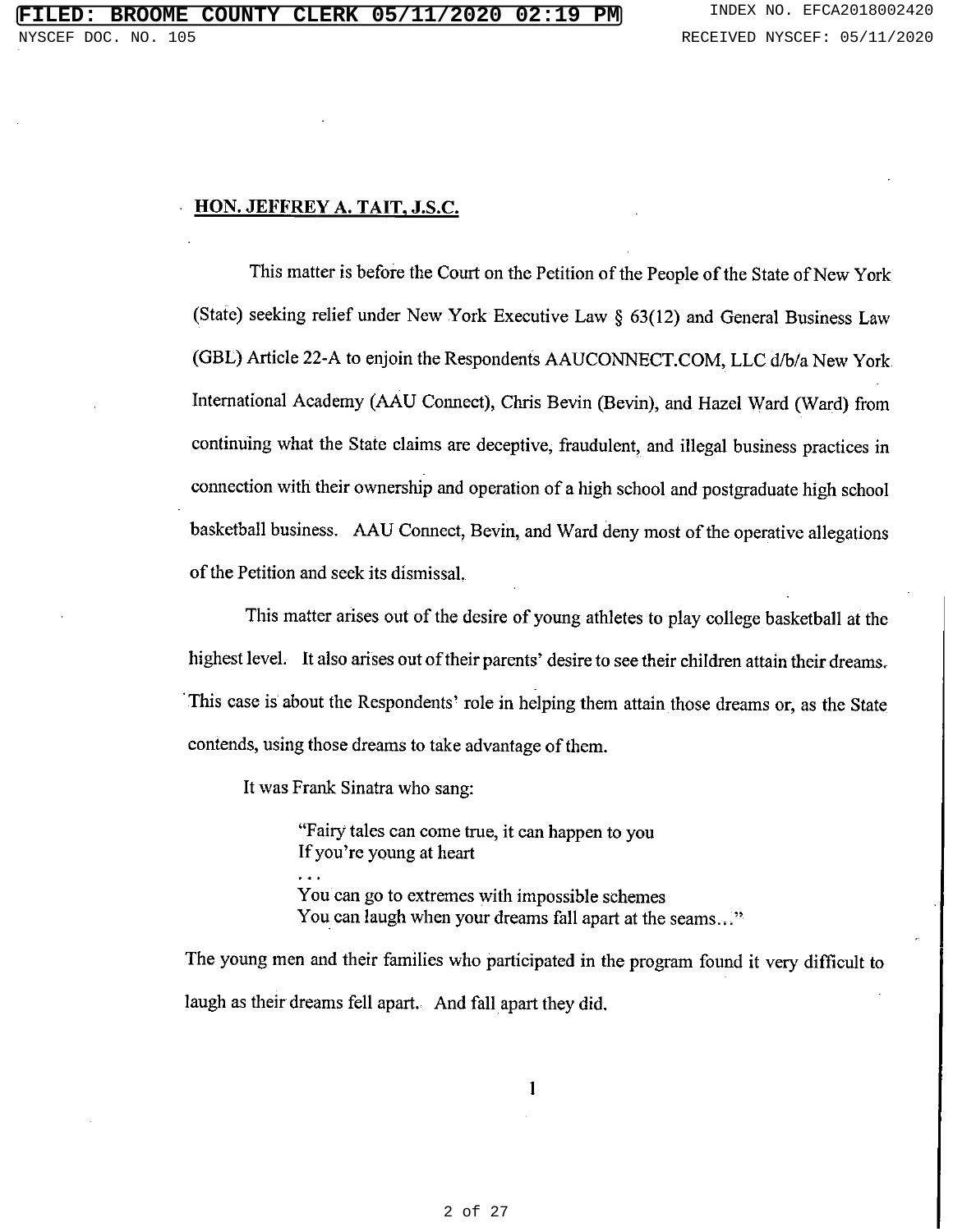#### **Procedural Background**

The State commenced this special proceeding by filing an Order to Show Cause and Verified Petition with the Broome County Clerk's Office on September 17, 2018. The Petition contains the following three causes of action: (1) fraud pursuant to Executive Law §  $63(12)$ ; (2) deceptive acts and practices in violation of GBL § 349 which constitute repeated and persistent illegality in violation of Executive Law  $\S$  63(12); and (3) false advertising in violation of GBL § 350 which constitutes repeated and persistent illegality in violation of Executive Law  $\S$  63(12). The Petition seeks to enjoin the Respondents' allegedly deceptive, fraudulent, and illegal business practices related to their ownership and operation of a postgraduate basketball training and exposure program and to recover restitution and damages for those victimized by those unlawful practices, civil penalties, and statutory costs.

The State sought an Order permitting alternative service and ultimately obtained a default judgment. The Respondents moved to vacate the Order permitting alternative service and the default judgment.

By Decision and Order dated November 9, 2018, the Court denied the motion to vacate the Order to Show Cause insofar as it permitted alternate service on the Respondents and granted the motion vacating the default judgment, directed the State to hold in escrow any funds received by execution upon the Judgment, directed that the State not further seek to enforce the Judgment, and continued the Judgment to stand as security pending the final disposition of the Petition.

The Respondents filed their Answer to the Petition on November 24, 2018. The Answer includes a Counter Statement of Facts and Affirmative Defenses and/or Objections in

 $\overline{2}$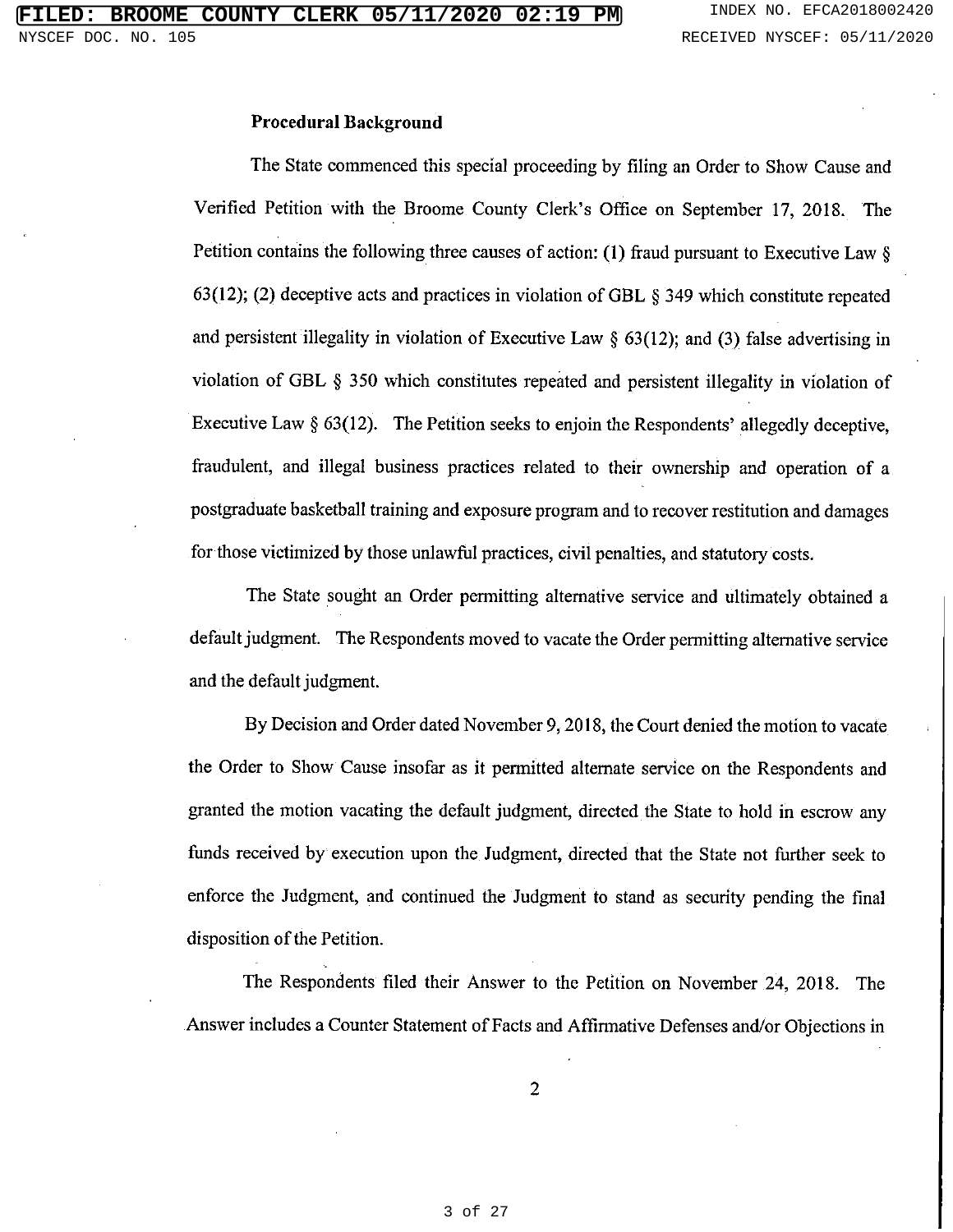Point of Law. The Respondents also filed numerous affidavits and exhibits in support of their claim that the Petition should be dismissed.

The State filed reply affidavits and exhibits on December 3, 2018.

Counsel for both parties presented oral argument in support of their positions on January 29, 2019. At that time, it appeared there were issues that could only be decided after an evidentiary hearing, while others could be decided based on the written submissions of the parties. For those issues requiring an evidentiary hearing, the hearing was scheduled for May 28 and 29, 2019. The other issues were decided by Decision and Order dated June 4, 2019.

The June 4, 2019 Decision and Order enjoined the Respondents from continuing to make or have certain representations or statements on their website, including ones: about high school or girls' basketball programs; that reference or describe accommodations other than actual photographs and descriptions of actual accommodations available to participants;<sup>1</sup> and that suggest meals are designed and prepared by a top chef or served at a restaurant or restaurant like facility.

A status conference was also scheduled for February 22, 2019. At that conference, the Respondents' counsel requested an adjournment of the May 28 and 29, 2019 hearing dates. That request was granted and the hearing was rescheduled for August 26 and 27, 2019. The hearing was held on those dates and on October 7 and 8, 2019.

The parties submitted post-trial memoranda. The Petitioner's post hearing submittal was filed on November 4, 2019 and the Respondents' post hearing submittal was received on

 $\mathbf{1}$ 

They were directed to include the actual street address of any reference to or photograph of the accommodations.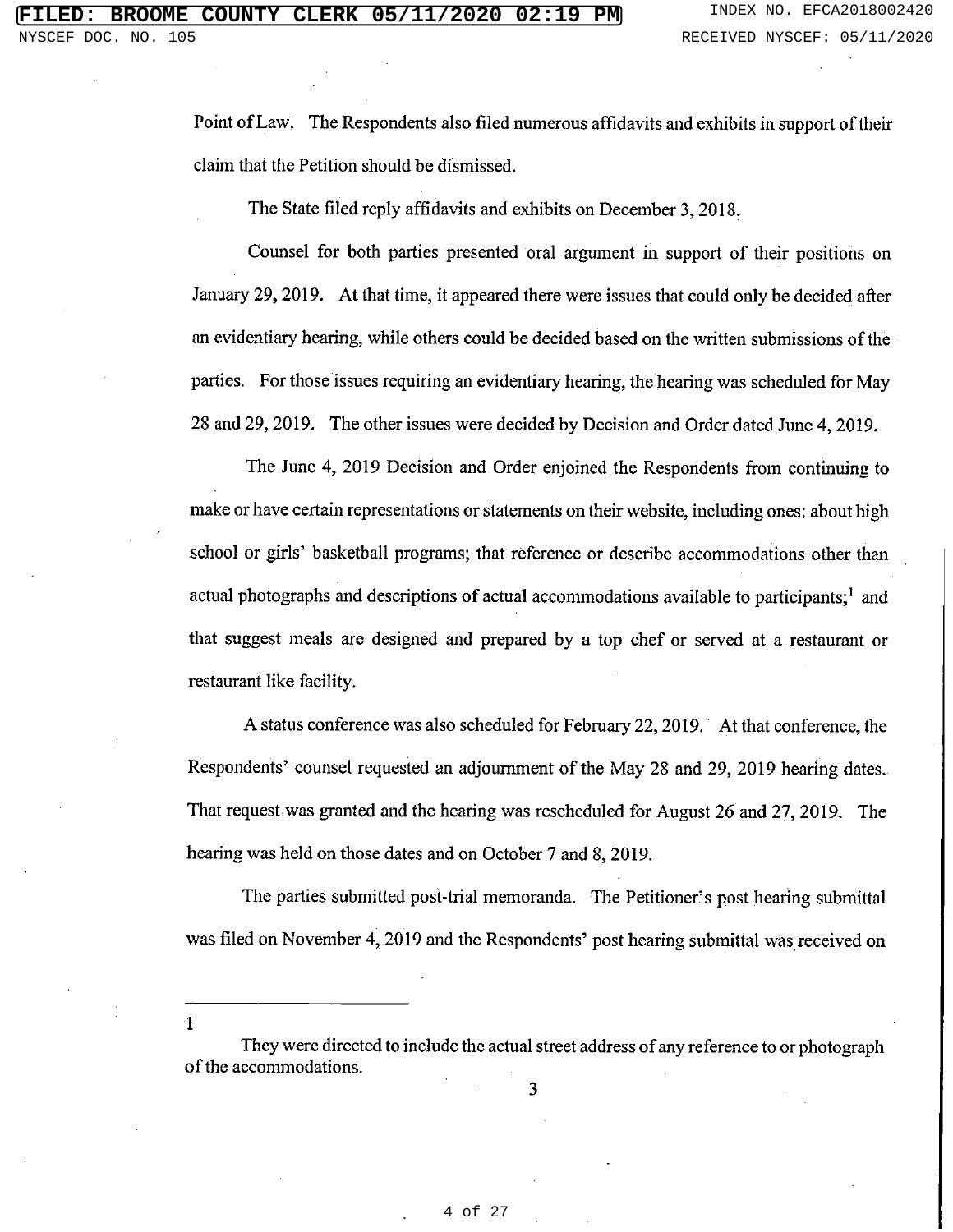December 6, 2019. The Petitioner filed a supplemental post hearing memorandum on December 17, 2019.

#### Law

Executive Law  $\S$  63(12) provides the Attorney General with authority to seek a court order enjoining the continuance of fraudulent or illegal acts or fraud or illegality in the carrying on, conducting, or transaction of business and providing restitution and damages. Fraud is defined in the statute as "any device, scheme or artifice to defraud and any deception, misrepresentation, concealment, suppression, false pretense, false promise or unconscionable contractual provisions."

"Section 63(12) is construed liberally to effectuate its remedial purpose. As with the Martin Act, neither intent nor reliance need be proven to establish fraud under § 63(12). Ultimately, the 'test for fraud' under  $\S$  63(12) is whether the targeted act has the capacity or tendency to deceive or creates an atmosphere conducive to fraud" (People v. Exxon Mobil Corp., 65 Misc3d 1233(A) [Sup Ct, NY County 2019] [internal quotation marks and citations omitted]).

General Business Law  $\S$  349 provides that deceptive acts and practices in business are unlawful. The elements of a claimed violation of General Business Law  $\S$  349 are (1) consumer-oriented conduct that is (2) materially misleading and (3) resulted in injury (see Koch v. Acker, Merrall & Condit Co., 18 NY3d 940, 941 [2012]). While General Business Law § 349 claims are similar to fraud claims, the statute "contemplates actionable conduct that does not necessarily rise to the level of fraud" (Gaidon v. Guardian Life Ins. Co. of Am., 94 NY2d 330, 343 [1999]). A deceptive act or practice is a "representation or omission 'likely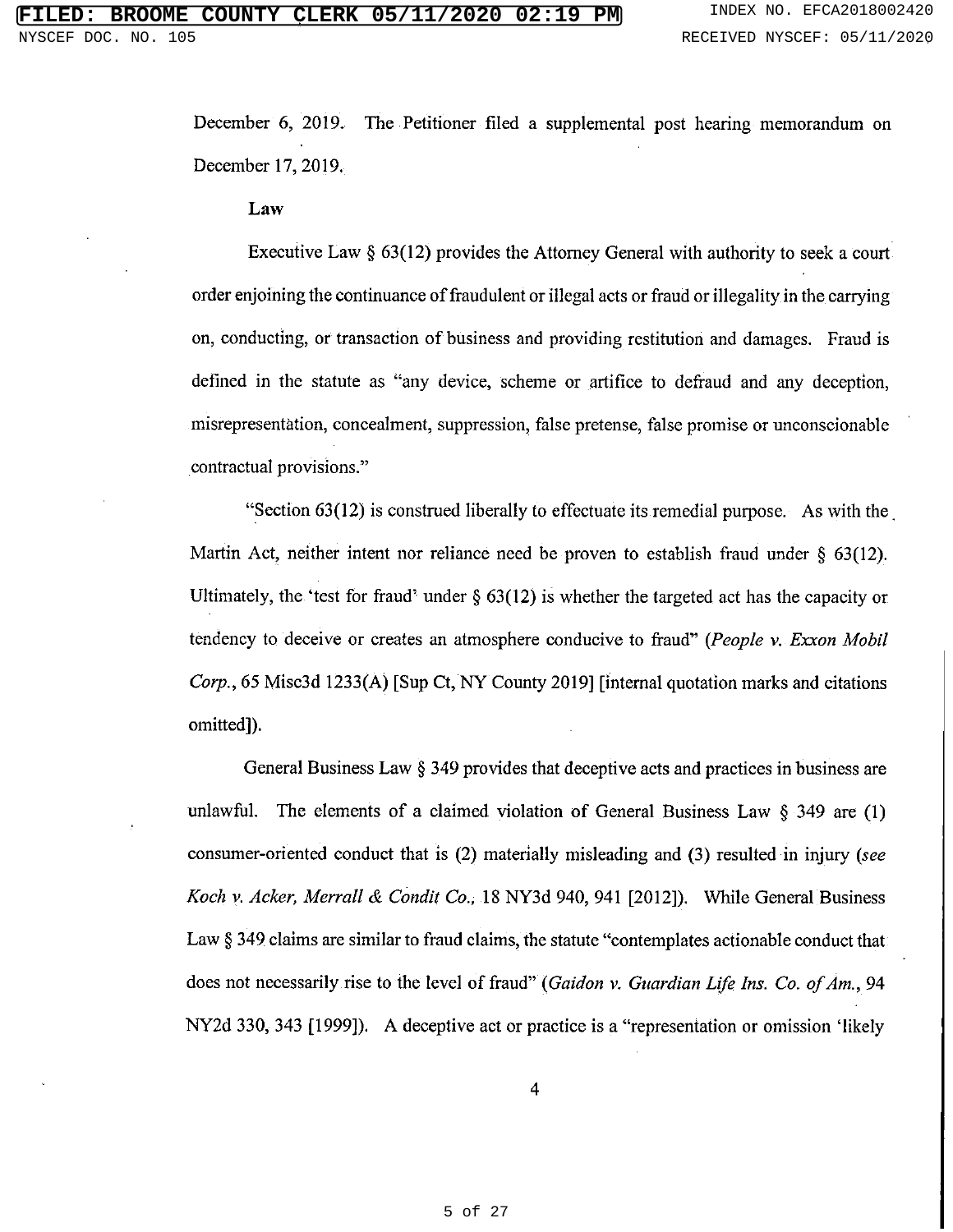to mislead a reasonable consumer acting reasonably under the circumstances" *(id.* at 344 [citations omitted]; see also Benetech, Inc. v. Omni Fin. Group, Inc., 116 AD3d 1190, 1191  $[3d$  Dept 2014]).

Even where there is a disclaimer (albeit not sufficiently prominent or clear), solicitation statements may be materially misleading as a matter of law (see Matter of People v. Orbital Publ. Group, Inc., 169 AD3d 564, 565 [1st Dept 2019]; see also People v. One Source Networking, Inc., 125 AD3d 1354 [4th Dept 2015]). To recover damages under General Business Law § 349, a plaintiff need not prove intent to defraud or justifiable reliance (see Small v. Lorillard Tobacco Co., 94 NY2d 43, 55 [1999]). However, the plaintiff "must prove actual injury, though not necessarily pecuniary harm" (Amalfitano v. NBTY Inc., 128 AD3d 743, 746 [2d Dept 2015] [citations omitted]).

### The hearing

Both parties produced the testimony of witnesses and introduced exhibits in support of their claims.

In support of the Petition, the Attorney General produced the testimony of Brendon Doherty, Cole Norris, Tamil Parker, Aisha Norris, Fidel Norris, Daxtonn Delatore, Christopher Marion, Ryan Carney, Kevin Austria, Larry Giles, Isaiah Giles, David Bryant, and Viorel The Respondent AAU Connect produced the testimony of (George) Gheorghe Pop. Christopher Bevin and Hazel Ward.

Mr. Doherty was an assistant basketball coach at a local community college and the Director of Health, Physical Education, and Community Education at the local Jewish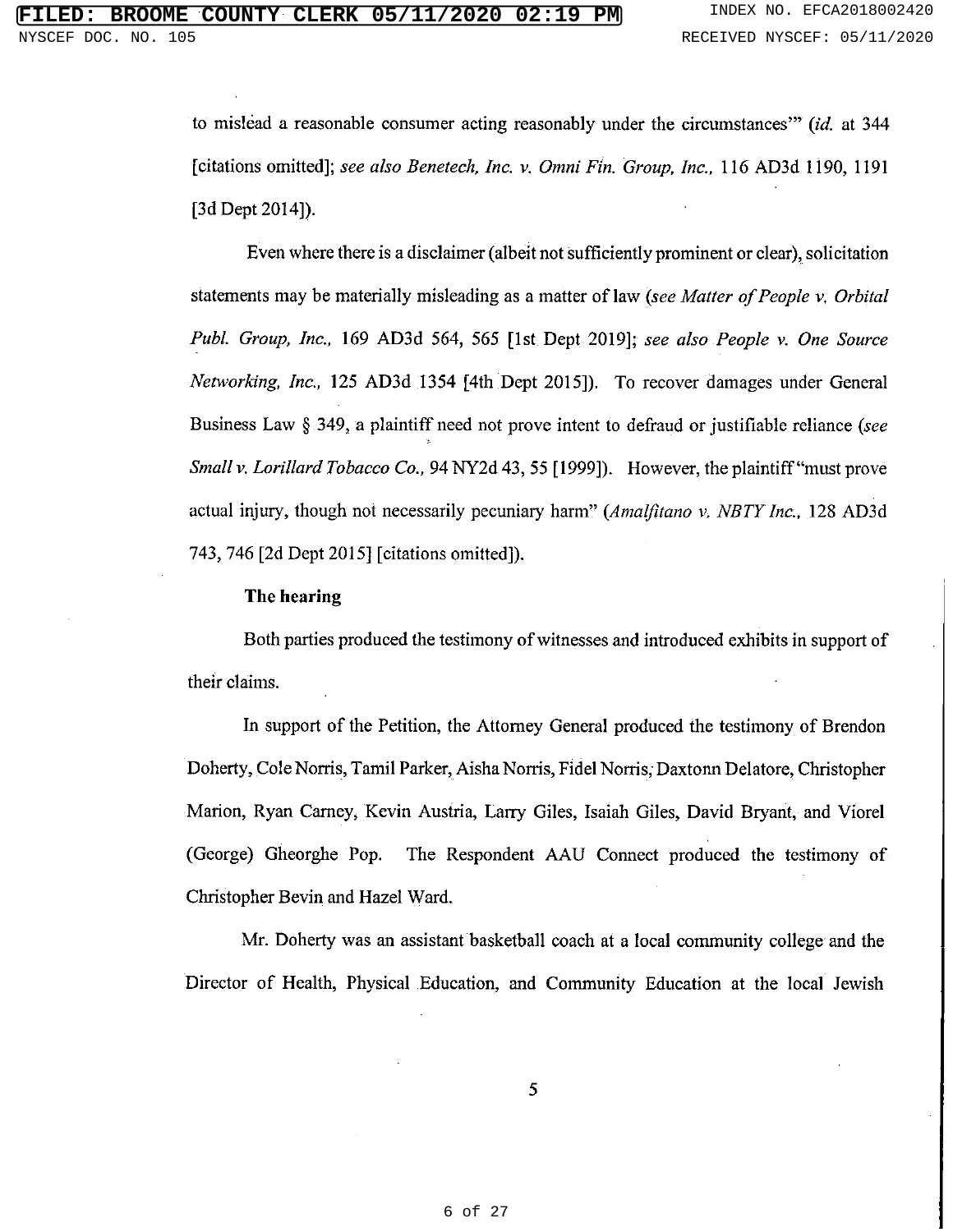Community Center in 2013 and 2014. Mr. Doherty joined the AAU Connect program after meeting with Mr. Bevin several times. He became the head coach of the program.

Mr. Doherty handled numerous things beyond the basketball coaching duties, which included receiving and handling complaints from the participants. In particular, there were complaints about the housing, which at the time was located at the Red Carpet Inn in Endicott, NY. He looked into this issue and confirmed the accommodations were dirty, not well maintained, and had no cooking facilities. He testified he relayed this information to Mr. Bevin, but nothing was done.

Mr. Doherty testified that gym access was limited to two hours per day. During his first year, there were 10 to 11 players who started in the program. Some left the same day they arrived and approximately 7 or 8 were left after that. To apparently fill this void, Mr. Doherty recruited other local players to play tuition free. They traveled by van. The players' accommodations were not near a grocery store. There was no supervision of the players other than Mr. Doherty's coaching. Once a week, a tutor would hold 30 minutes to one hour of SAT preparation. Mr. Doherty used his Junior College and D-III<sup>2</sup> connections to seek placement of the players. Only one player was placed, and he went to a junior college in Erie, Pennsylvania. At the end of the season, he had 10 or 11 players 6 or 7 of whom were left from the beginning of the program.

Mr. Doherty returned for the 2016-2017 season. He testified that he did communicate his frustration with the program to Mr. Bevin, who said the problems would be fixed. Mr.

This refers to the NCAA division of college athletics.

 $\overline{2}$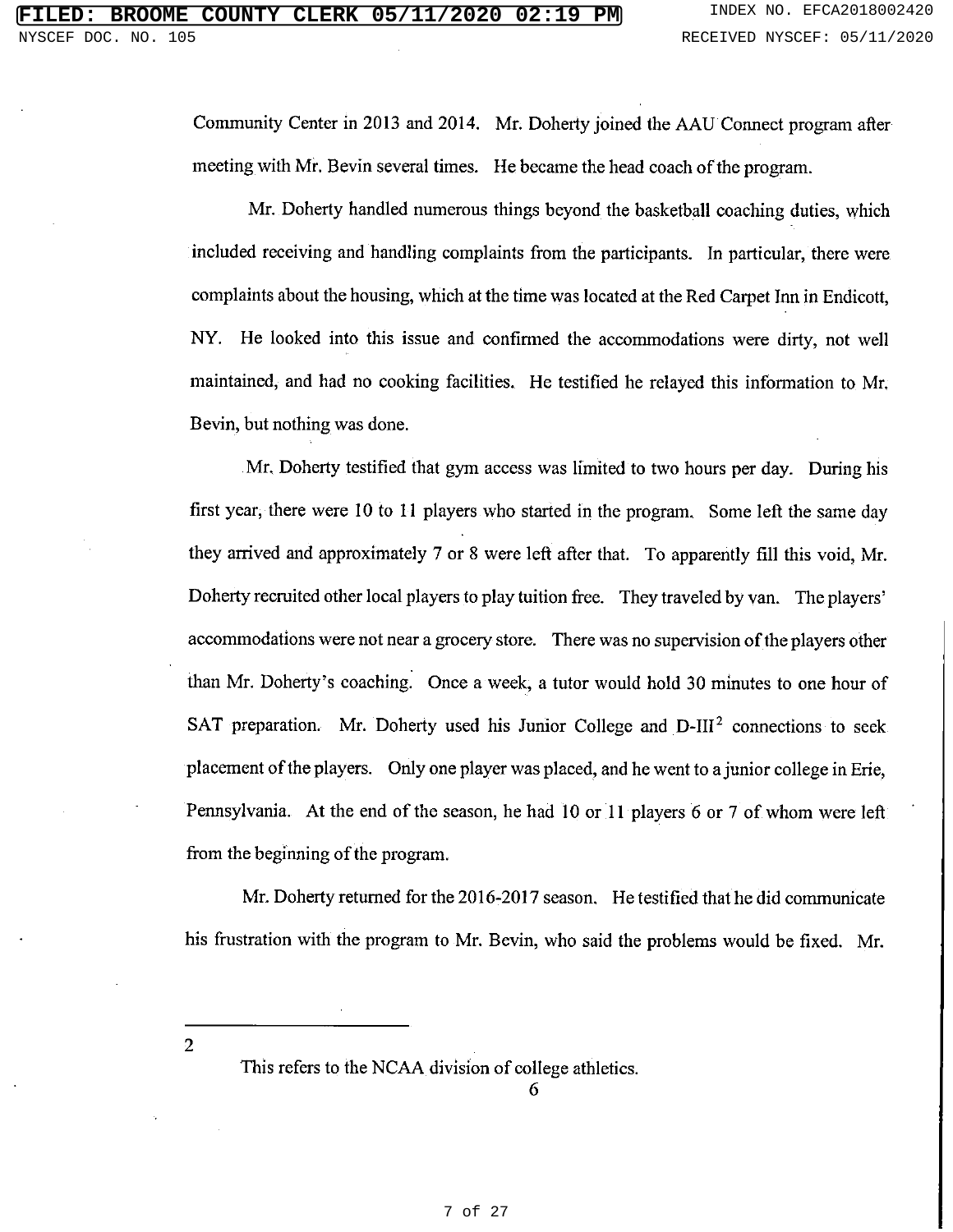Doherty assisted in recruiting and did tours of facilities. The tours included the Jackson Avenue offices, the Our Lady of Good Counsel gym,<sup>3</sup> the La Ouinta Inn<sup>4</sup> near the Oakdale Mall, and the Floyd L. Maines Veterans Memorial Arena (Arena),<sup>5</sup> which was the "home  $gym."$ 

Two to three weeks prior to October 1st, which was the start date for the program, Mr. Doherty was told to find accommodation options for the players. On October 1st, Mr. Doherty learned there would be 30 or more players coming to the program.

As the players arrived, they were taken to apartment accommodations which were scattered throughout the Endicott, NY area. Complaints were immediate and Mr. Doherty passed them on to Mr. Bevin. Mr. Doherty testified Mr. Bevin tried to calm down the players and their parents.

Thirty-two players ended up staying. At the team's first tournament, they had 20 jerseys for 32 players. One of the assistants quit at this time. Shortly thereafter, Mr. Doherty quit after a Virginia tournament.

Cole Norris is the father of Fidel Norris. Mr. Norris testified that his son received an email from AAU Connect. They looked at the AAU Connect website, sent videos of Fidel playing basketball, and shortly thereafter received an acceptance letter from AAU Connect.

3

A gymnasium at a local Catholic parish and former school.

 $\overline{4}$ 

Mr. Doherty did not go inside the hotel, as AAU Connect did not have a contract with that facility.

 $5<sup>°</sup>$ 

Formerly known as the Broome County Veterans Memorial Arena.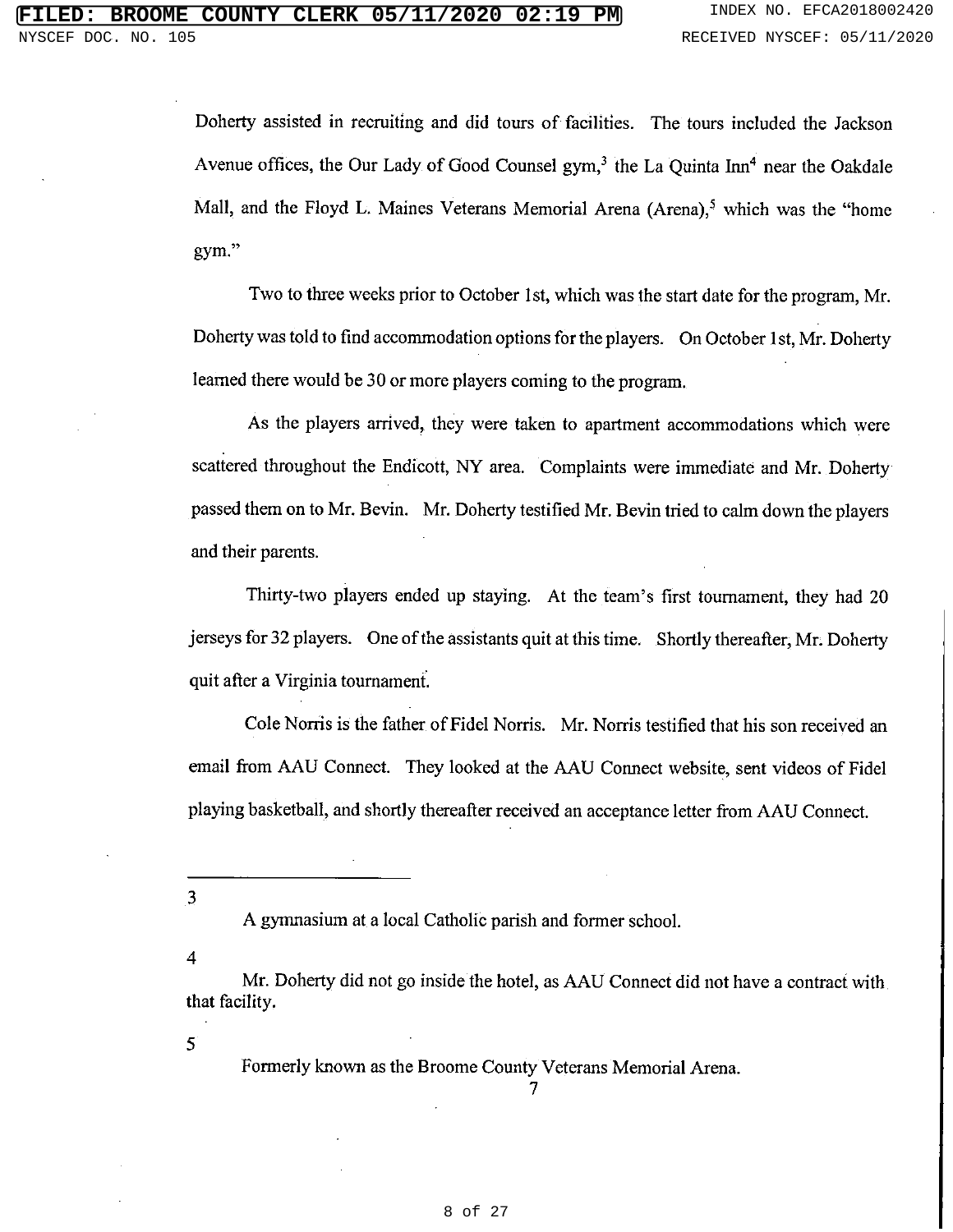The Norrises set up a tour for July 5, 2016. The tour was conducted by Mr. Doherty. who took them to the Jackson Avenue training room, Davis College, the Arena,<sup>6</sup> the Our Lady of Good Counsel practice gym, and the La Quinta Inn.<sup>7</sup>

They received a request to pay \$9,000.00. There was nothing in the acceptance letter about a refund policy. They opted out of the SAT prep classes, which reduced the fee for the program. They paid a \$650.00 down payment to reserve one of what he was told were 12 spots in the program and then paid the balance by an electronic transfer.

The Norrises arrived at the Jackson Avenue facility on October 1, 2016 at 8:30 AM. They were greeted by Mr. Doherty and an assistant coach and told they must pay a \$260.00 room and key deposit. The Norrises initially said they were leaving, but decided to stay after arrangements were made to pay the fee in installments of \$10.00 per week. They saw that there were around 30 players present, not the 12 they were led to believe would be in the program.

The Norrises were taken to apartment accommodations on Nanticoke Avenue in Endicott. The apartment was, by Mr. Norris's description, rundown. He was told these accommodations were temporary.

Fidel Norris left the program on October 21, 2016. The Norrises sought a refund, but were told no refund would be given.

6

7

They were told the basement floor would be used by the team. They did not go into the hotel.

They did not go in.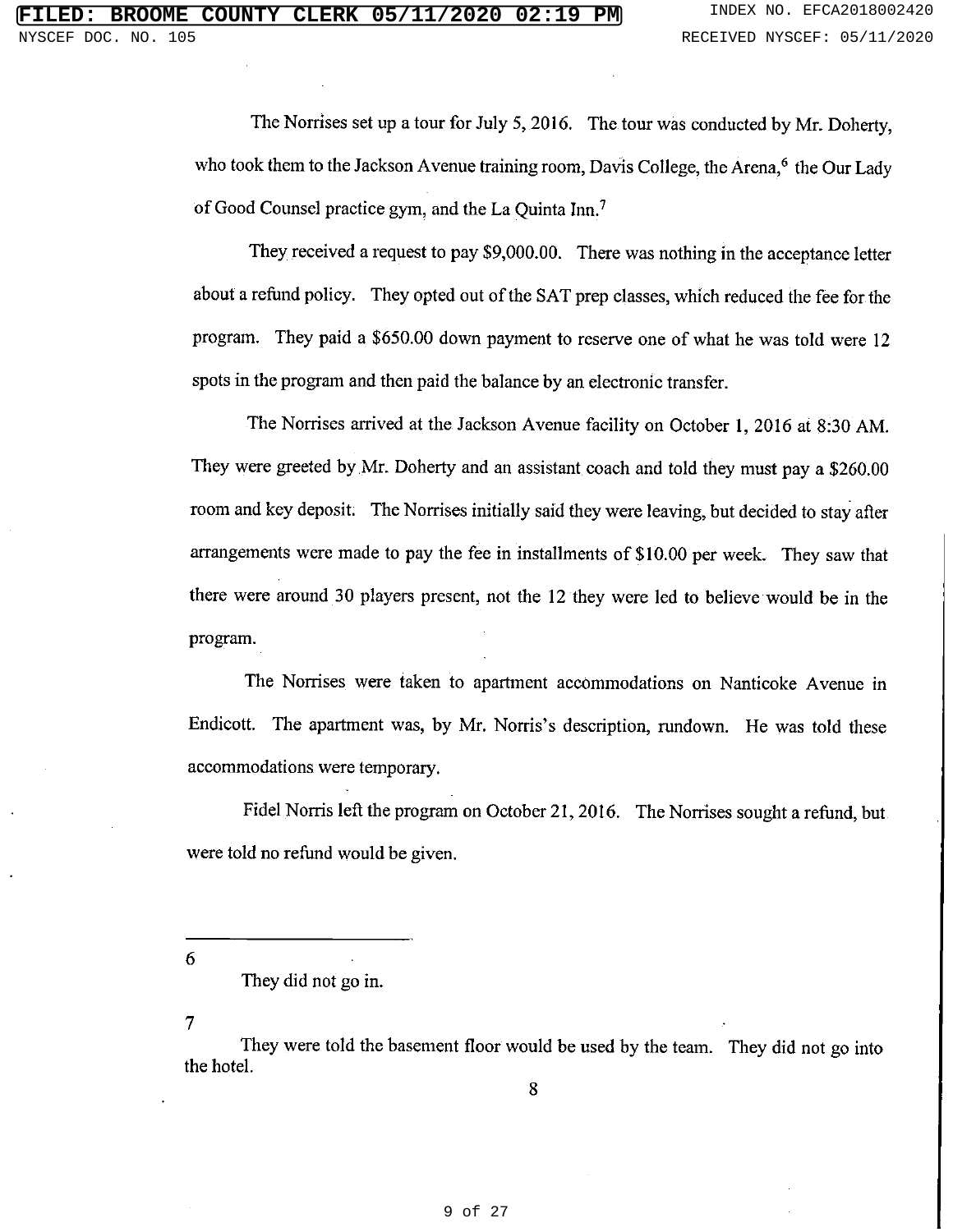During her testimony, AAU Connect witness Hazel Ward asserted Fidel Norris smoked marijuana at the apartment and broke the television. This was cited as a reason he was disciplined during his time with the program.

Tamil Parker Turner also testified. She is the mother of Chappel Parker Turner, who in 2015 was a high school senior. AAU Connect contacted him through a recruiting website on which he posted his information. Ms. Parker Turner testified that AAU Connect communicated that it saw both academic and athletic opportunities for her son. Chappel applied to the program and sometime thereafter received an acceptance letter. They paid a deposit and then received a payment plan which required that all payments be made prior to the October 1st start date of the program.

The Parker Turners paid approximately \$5,000.00 and then tried to get student loans, but learned that the program was not eligible for student loans. They started asking about refunds and were told in early September that there would be no refunds. Ms. Parker Turner testified this was the first they heard about a no refund policy.

When Ms. Parker Turner and Chappel arrived in Endicott on October 1st, they saw Mr. Doherty and about 30 other players. The apartment accommodations were rundown and there were 6 to 7 players in a 2-bedroom apartment. Ms. Parker Turner provided photographs of the apartment (Petitioner's exhibit 4).

Ms. Parker Turner testified that she attended the Virginia tournament. She described the hotel where the players stayed as "rundown." The team did not have enough uniforms for the tournament and the players had to share uniforms.

Chappel left the program.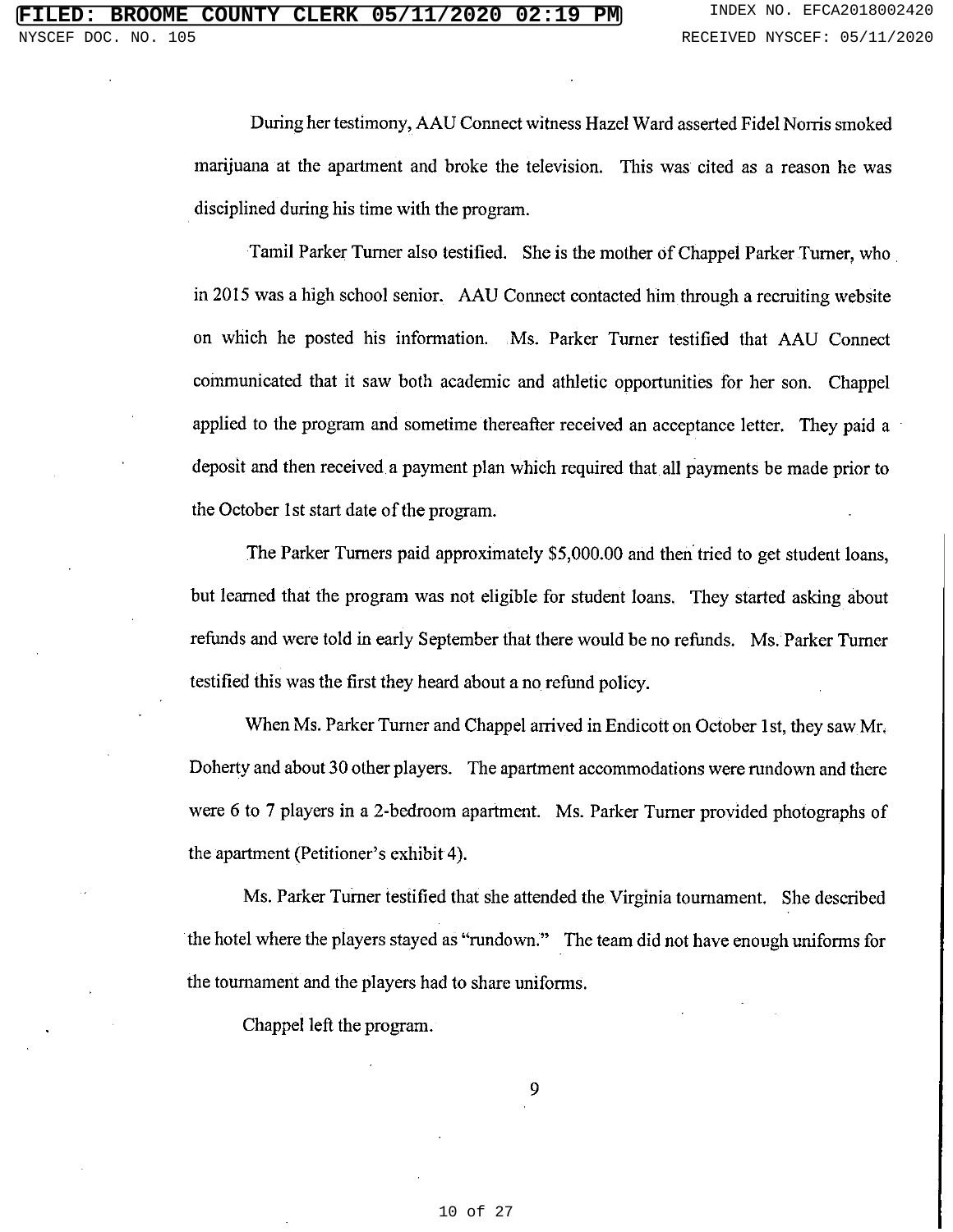Aisha Norris is the mother of Fidel Norris. She took a tour of the AAU Connect program in July 2015. Mr. Doherty led the tour. At the time, she expressed concern about meals for her son and was told there was a Wegmans store nearby. She was aware the players would (at that time) be responsible for their own food. She testified that the apartment where her son was housed was not at all near a Wegmans store.

Fidel Norris testified regarding the allegation that he used marijuana while a participant in the program. He stated he did not use marijuana and the allegation stemmed from a lighter being found in a search of his room. He also testified he did not damage the television, as claimed by the Respondents. He testified the players put the television and stand together and a week or so later it fell off the stand and cracked.

Daxtonn Delatore testified he was attending the University of Utah (an NCAA Division I school) in December 2017 when he received an email from Mr. Bevin about the AAU Connect program. Mr. Delatore was interested in playing Division I basketball.<sup>8</sup> He stated that he tried to research the AAU Connect program, but found nothing other than the AAU Connect website. According to the website, AAU players would play 30+ games, all with college coaches in the stands. During a telephone call with Ms. Ward, he learned the details of the meal plan, local travel via vans to the grocery store, and meals at a private dining hall restaurant.<sup>9</sup> Although it was halfway through the program, he decided to enroll and arrived

8

9

By this time, AAU Connect was advertising that it had a meal program.

He was not on the University of Utah basketball team.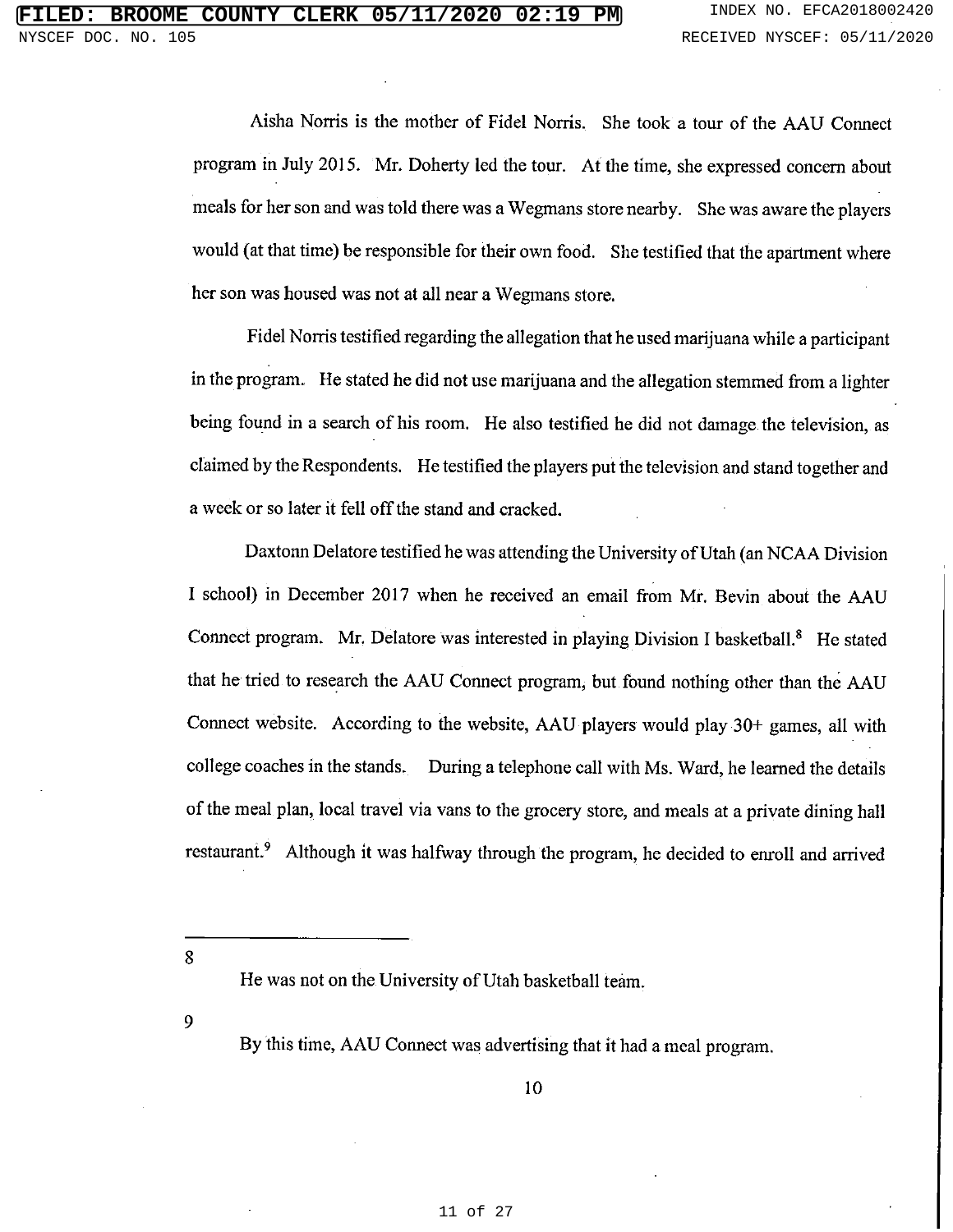in Broome County on January 1, 2018.

Upon arrival he was picked up by Mr. Carney, the coach at that time. He had to pay \$350.00 for a non-refundable room and key deposit.<sup>10</sup> He was taken to a dirty rundown apartment where he was alone. He recounted numerous shortcomings in the program that did not meet the descriptions he was told or read on the website. He played in about 10 games. The games in the Arena only had about 10 to 25 spectators. He did believe that a few college coaches may have been present at some of the games. He did observe filming of the games, but did not receive any film. Later, he accessed video online that was less than three minutes, but he was unable to download it. He left the program on March 21, 2018.

Christopher Marion testified. He was the General Manager of the Arena in August 2016 and beyond. He also had experience running a high school/prep school basketball tournament in Broome County. He set up 5 dates for games in 2017 and attended those games. When AAU Connect combined their games with local modified games, there would be 250 to 750 spectators. For the AAU Connect games, the crowd was about 50 people including the teams. The contract was later modified because the crowds at the games were so small. He did not observe any college coaches at the games after the first few games in 2017. The County cancelled the contract and there were no AAU Connect games at the Arena after December 2018.

The witnesses refer to this as a "deposit," which would lead some to think it would or at least could be returned if certain conditions were met. If it was "non-refundable," then it is more a fee than a deposit. There is no testimony that the money was ever returned to players at the end of their participation in the program if they returned the key and the room was in acceptable condition.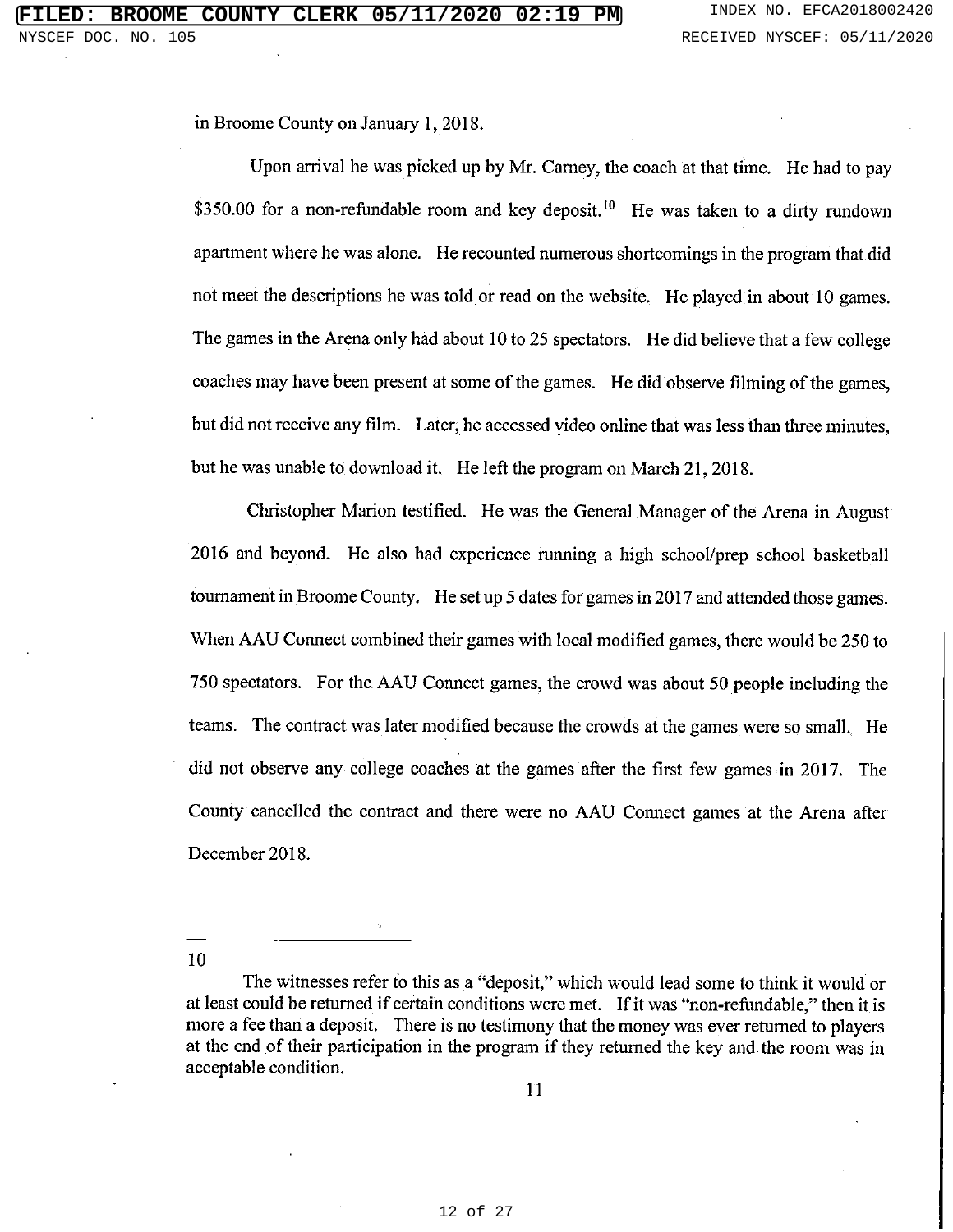Ryan Carney was hired by AAU Connect as the coach in November 2017. He was paid \$462.00 per week. He served as the coach from November 2017 through April 1, 2018. Initially, there was an assistant coach, who later quit. Soon after he was hired, Mr. Carney moved into a local apartment complex where some of the players were housed. At one point, meals were provided. Later, the cook quit and meals were obtained by getting takeout from local restaurants (including Nirchi's, Tony's, and Phil's Chicken House).

Mr. Carney testified that during his tenure as coach he started with 20 players and at one point had only 8 players. He testified that he did not see any players with Division I ability and there might have been one or two with low Division II ability.

Kevin Austria testified. He was contacted by AAU Connect via email in August 2017. At the time he was playing club basketball. He looked online and could find no information other than the website. He applied for admission that month. He was accepted and traveled to Endicott. He was contacted by Ms. Ward and a coach came to pick him up. At that point, he was advised that he must pay a \$350.00 deposit. Later, he was taken to the food service restaurant for breakfast. He described the players there as upset about the food.

While he was there, the coaching staff quit and the players went one week without a coach. Practices were just scrimmages and he never received any skills training. He played in about 10 games. He never noticed any college coaches at the games and the crowds for the games were comprised of about 40 people. He was part of the program for a few months and then left on December 12, 2017. He requested a refund, which was refused after being told for the first time there was a no refund policy.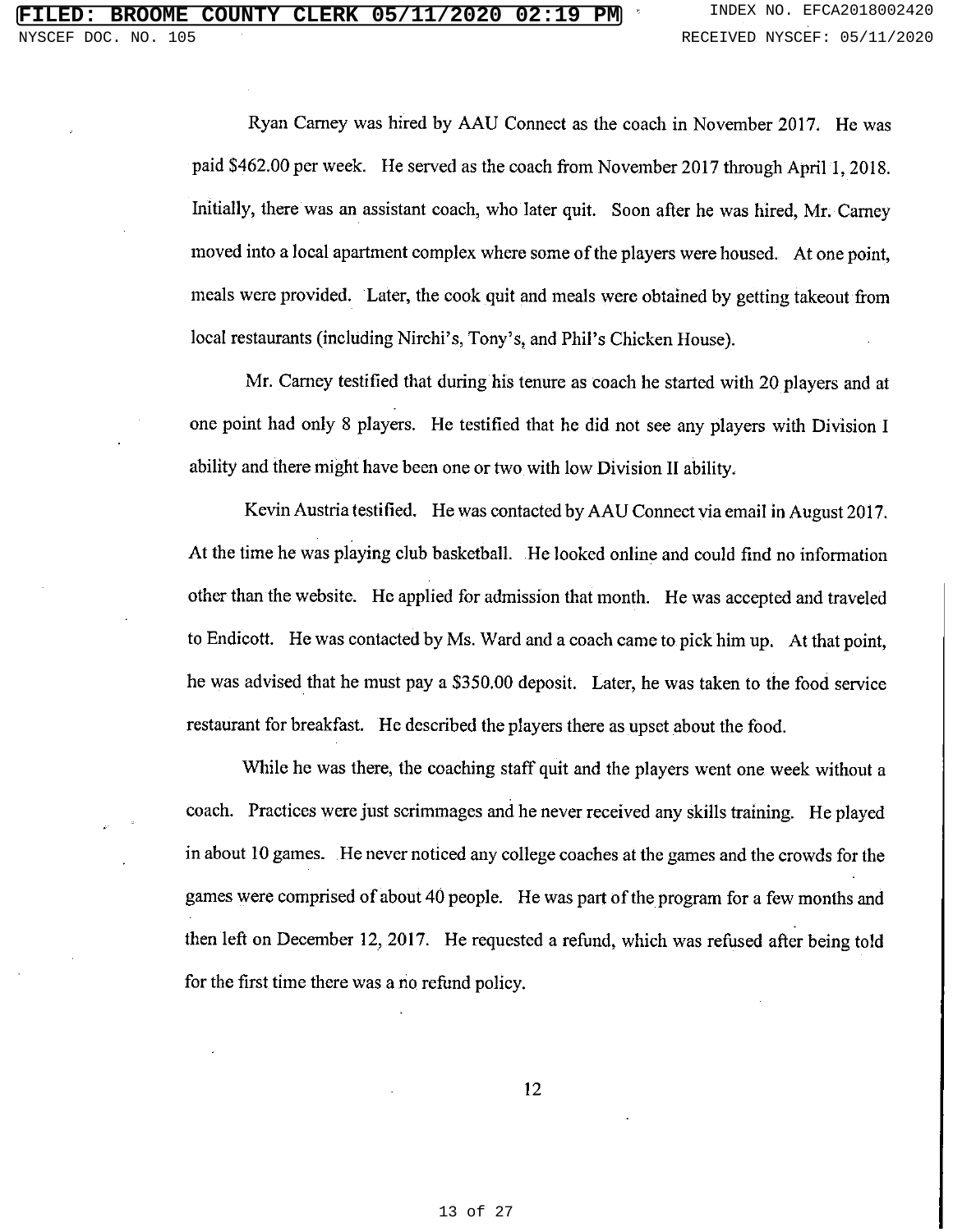Larry Giles testified. He is the father of Isaiah Giles, who started the program on October 1, 2018. Mr. Giles attended a game in Syracuse, NY on November 2, 2018. He and his son left the program after that game. Mr. Giles stated that his observations convinced him that the program was being operated to benefit the coach's son who was on the team.<sup>11</sup> He asked Ms. Ward for a refund, which was refused.

Isaiah Giles testified. He stated that his mother received an email from AAU Connect. He was interested in the program, but it was initially too late to switch from the college he was attending. He ultimately decided to attend the AAU Connect program the next year, hoping to improve his skills and have people see his talent. AAU Connect still offered him the scholarship he was offered the previous year. The meal program consisted of food brought to the apartment. Dinner was typically a pan of lasagna, pizza, or spaghetti with soda and no salad or vegetables. Breakfast was cereal, milk, bananas, and yogurt. As for contacts with college coaches, he was told to email 150 coaches himself. He did say that while he was with the program, the team won a tournament in North Carolina.

David Bryant testified. His son, Joseph, wanted to play basketball in the United States. He obtained information about the program from the website, applied,<sup>12</sup> and received an acceptance letter.

 $11$ 

12

Unlike many others, he initiated the contact with AAU Connect.

This coach did not testify at the hearing and it appears he is no longer with the program. Indications are that this coach, who is identified in some of the affidavits filed in this proceeding, coached the program only while his son was a participant.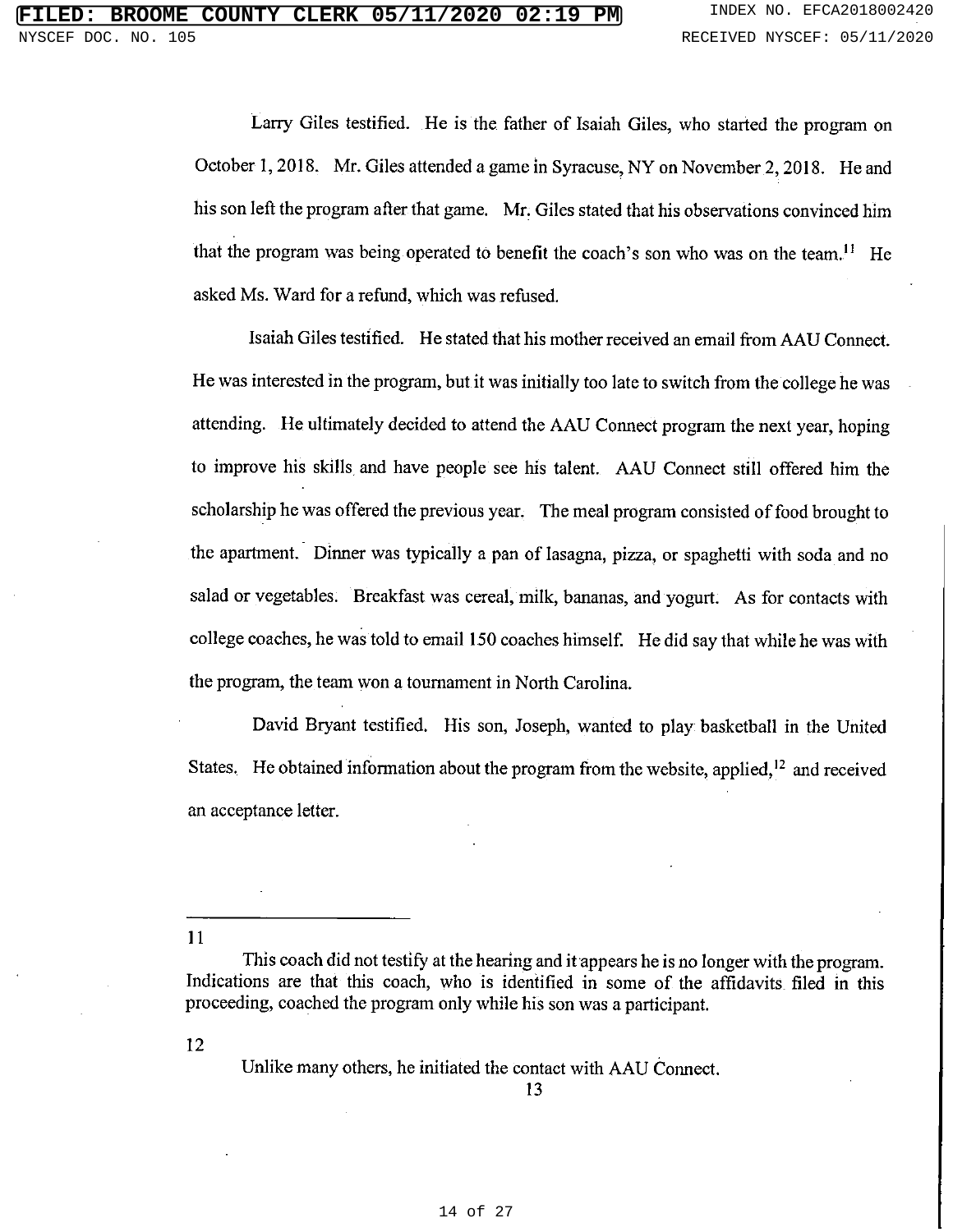Mr. Bryant came to Endicott with his son. His son went to the apartment as directed by AAU Connect, which was, according to Mr. Bryant, "total chaos." The apartment was not near services and there was loud music coming from the bar across the street. The apartment had 4 beds, no television, no wifi access, 1 toilet, and 1 shower for 6 people. They left the program. Their \$200.00 deposit for the sports gear was returned to them, but no other refunds were provided.

Viorel ("George") Gheorghe Pop testified. He testified his son learned of the program through an American trainer with whom he was working. Prior to enrolling in the program, they had numerous conversations with Ms. Ward.

Mr. Bevin testified. He is the owner of AAU Connect, which was incorporated in 2015. Prior to the incorporation, he ran basketball programs as a sole proprietor. He has operated a program in Europe which fields a team of 14 to 18-year olds known as the Euro Lions. He submitted exhibits showing that the Euro Lions have won tournaments.

Mr. Bevin played college basketball and later played professionally in Europe. He has played basketball since 2004 and is still playing, though now he is more often paid to coach youth teams.

He testified that the first season of the AAU Connect program started in October 2015. It had 12 players at the end of the season, with some having left and others having joined the program in December. The coach that year was Brendon Doherty, who was recommended to him by the coach of the local community college team.

He stated that the first year they did not use the Arena, there was no meal plan, and accommodations were at the Red Carpet Inn. Transportation was provided to games only.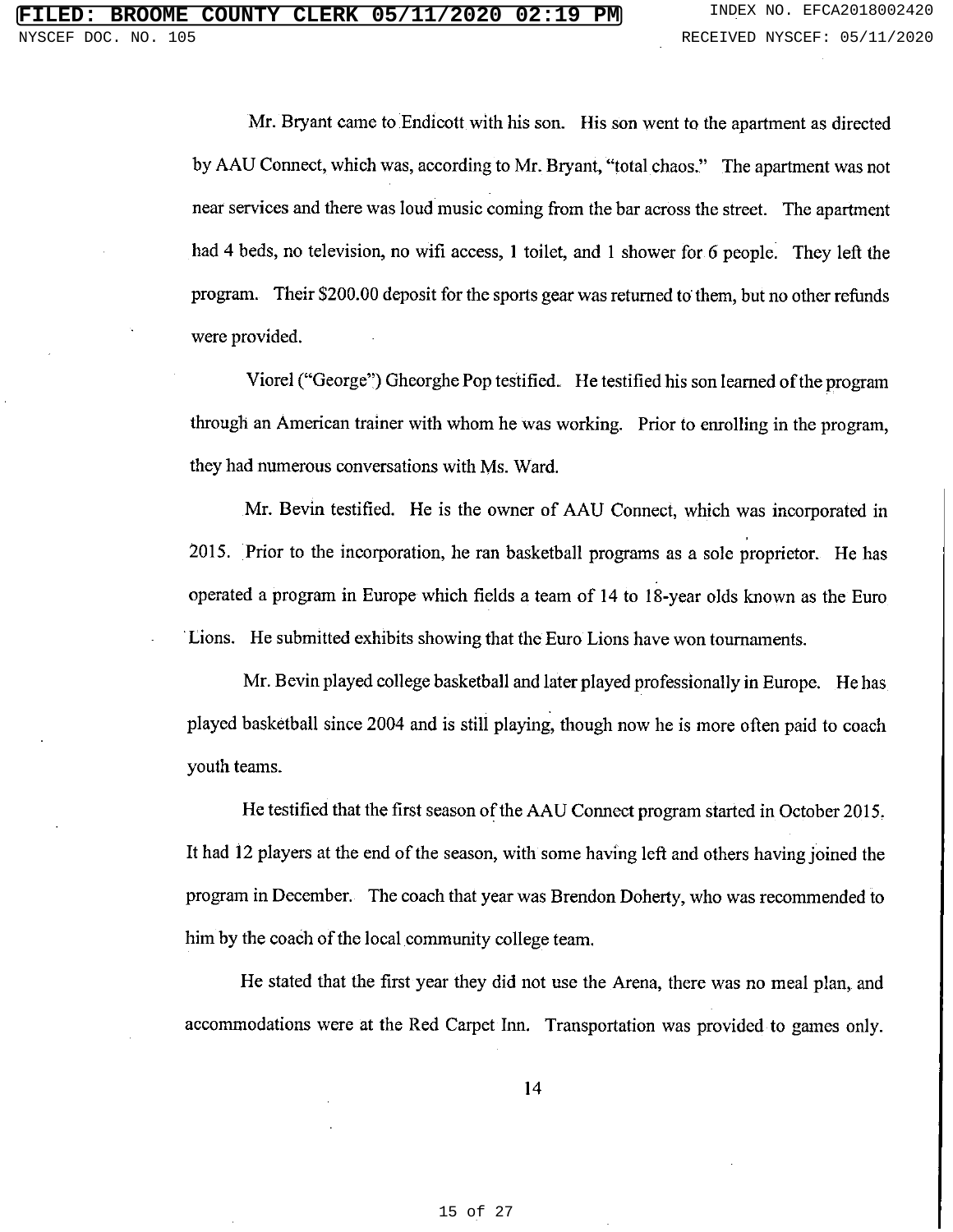Practices were held at the nearby Our Lady of Good Counsel Church gymnasium.<sup>13</sup> Other facilities used included the local Boys and Girls Club and a building located at 23 Jackson Avenue in Endicott, NY. Mr. Bevin arranged for the team to play tournaments.

Mr. Bevin did acknowledge that he received some complaints about playing time and the accommodations. He stated that Mr. Doherty was in charge of college recruitment.<sup>14</sup> He stated the website never indicated the LaQuinta Inn would be used for accommodations.

In 2016, there were around 34 players at the start of the program. He acknowledged that there were too few uniforms for the players, which he attributed to Coach Doherty and the supplier.<sup>15</sup>

The program changed over the years with the addition of available college courses and a meal plan. In 2016, 13 players registered to take on-line courses through Davis College. Only 3 players completed the courses. Mr. Bevin stated that no one opted to take the college courses after that.

After the coaches quit mid-season in November 2017, Ryan Carney was hired as the replacement.

Mr. Bevin stated that college coaches did attend games and came to tournaments. He did not offer specifics. AAU Connect's Exhibit H consists of copies of several email chains

13

This is very near (a short walk from) the Red Carpet Inn.

14

The record lacks anything connecting AAU Connect's promises of college recruitment and placement to Mr. Doherty's ability to deliver those promises.

15

He said Mr. Doherty "forgot" the jerseys.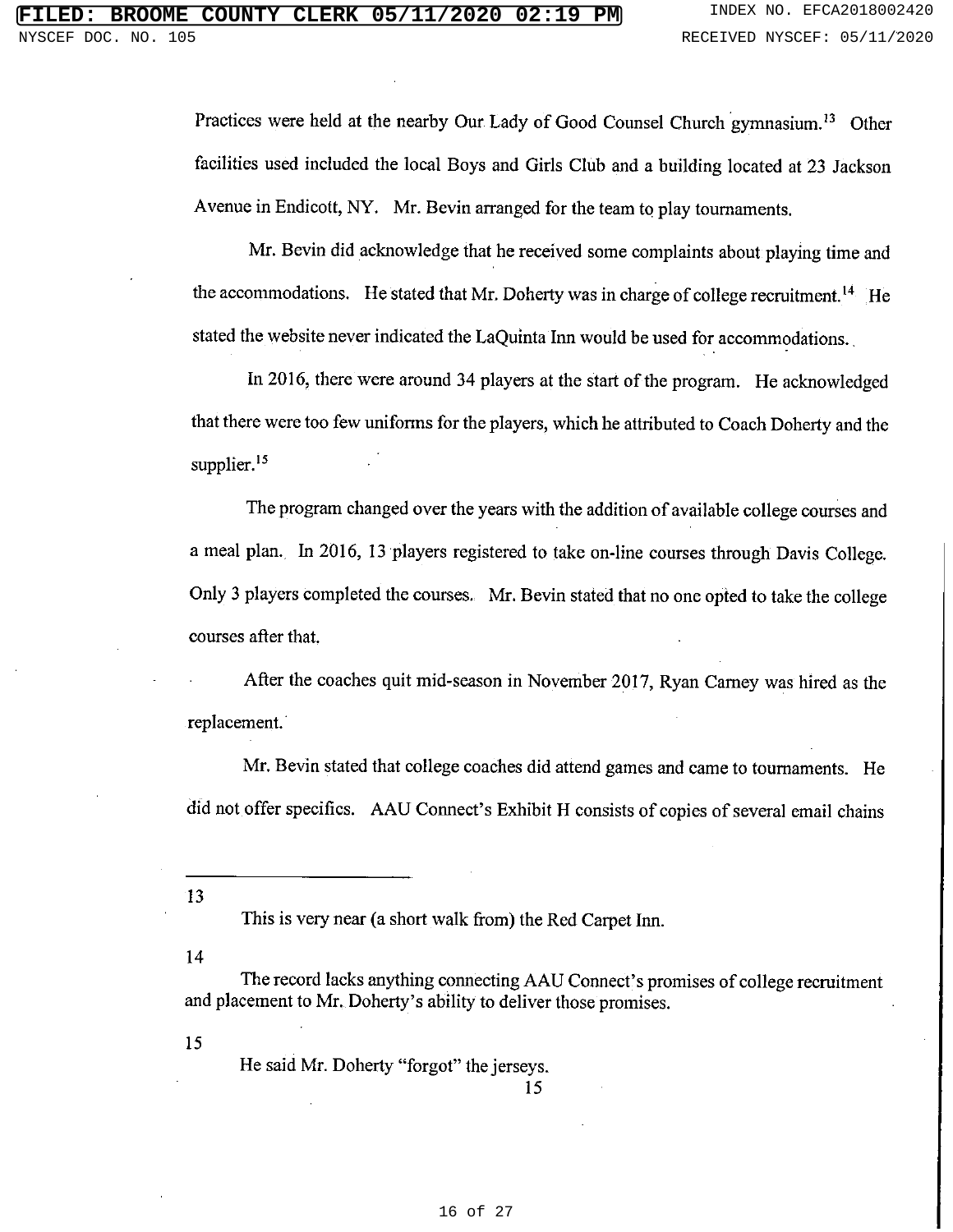in which AAU Connect invites coaches to attend games at the Arena in Binghamton. The emails, with a few exceptions, are directed to junior college coaches.<sup>16</sup> There is an email to a Binghamton University assistant coach, who indicated he might be able to attend the games. Binghamton University is a Division I school. The trip from the Binghamton University campus to the Arena takes 5 to 15 minutes by car.

Mr. Bevin testified that the no refund policy was posted on the website in early 2016 before the start of recruiting.

Some acceptance letters state the program has a "full-time" teacher. When questioned about this, Mr. Bevin stated the program had Tyler Wolford working for 3 hours a day 5 days a week, which he called full-time.

In his affirmation, Mr. Bevin states, "No high school programs nor any girls' basketball program have ever been formed nor operated by AAUCONNECT.COM, LLC" (see Bevin affirmation dated August 30, 2018 at  $\P$  6). Mr. Bevin testified the reference to the high school girls' program was removed from the website before this proceeding was commenced.<sup>17</sup>

Mr. Bevin stated that AAU Connect does have a no refund policy. However, it was not in the acceptance letters until December 2018.

16

None of the players were looking for the program to place them on a junior college team, nor does the AAU website or any other source of information indicate this is a goal.

As the program existed since at least 2015 and the Attorney General commenced this proceeding in September 2018, this misleading information was likely on the website for up to three years.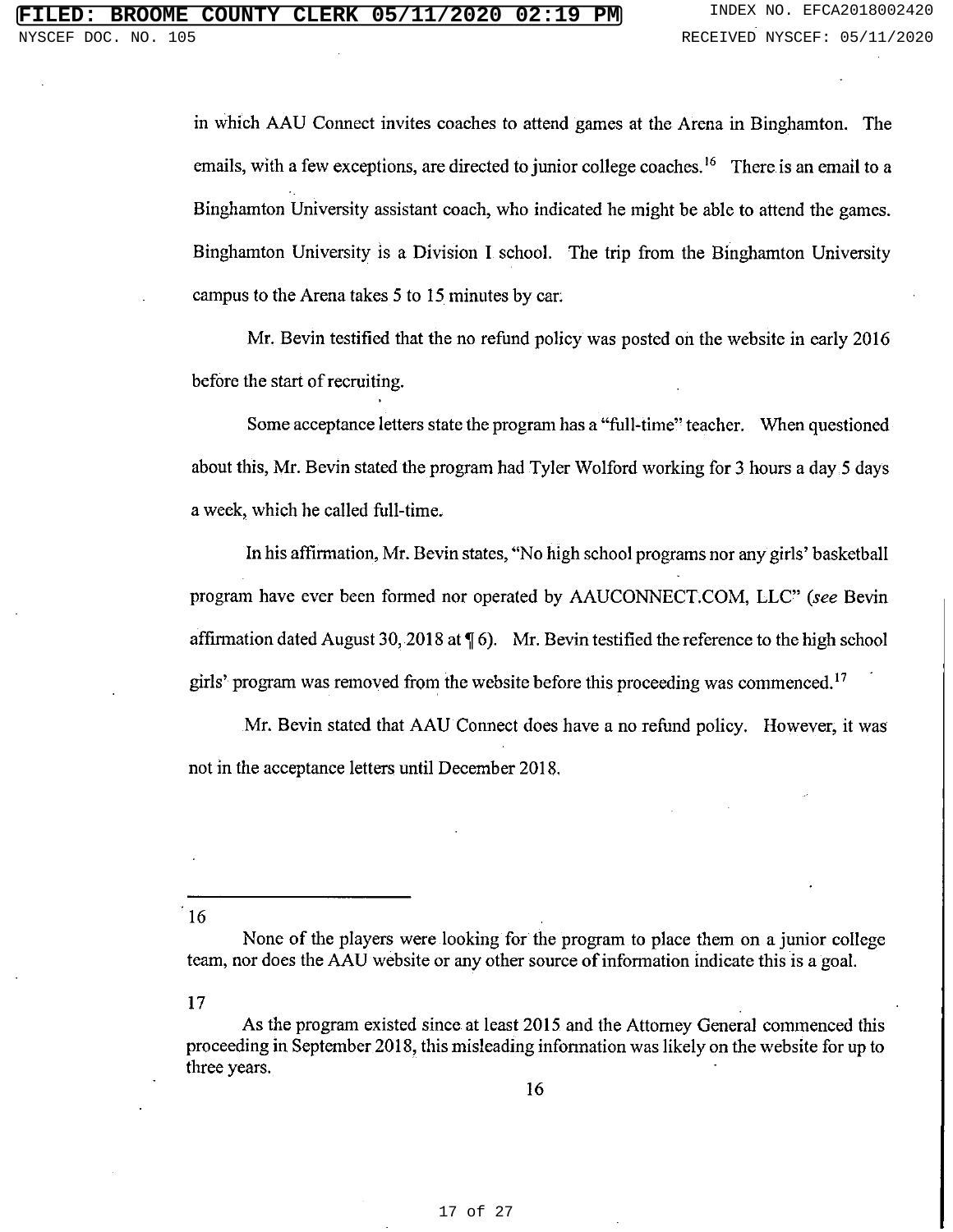As to the "college environment," Mr. Bevin stated that off campus housing is part of a college environment. As to housing at the LaQuinta Inn, Mr. Bevin stated that this was Mr. Doherty's idea, which was considered but then rejected as the rooms did not have kitchens.

When asked about the program's success in placing players in a Division I or II college basketball program, Mr. Bevin acknowledged that the chances of actual placement in such a program are very low. He mentioned that one player did make the college team at a small Christian school in Florida.<sup>18</sup>

Hazel Ward, Mr. Bevin's wife, also testified. She stated she is a volunteer for the program, doing paperwork and admissions and helping Mr. Bevin. She typed the acceptance letters and handled telephone calls. She stated that she told players or parents of the no refund policy. She added that most people asked about the policy in that regard, but if they did not, she would tell them. As to the LaQuinta Inn, she told people it was being considered.

It was this Court's observation that, overall, the witnesses who testified on behalf of the State were forthright and very specific with respect to the issues about which they were testifying. The same cannot be said of Mr. Bevin and Ms. Ward, whose testimony glossed over or lacked specificity when addressing many of the pertinent issues. It is also worth noting that AAU Connect did not produce a single former player or parent of a former player to testify regarding his or her satisfaction with the program.

Analysis

How did we get here?

 $18$ 

There is no indication this was a Division I or II school.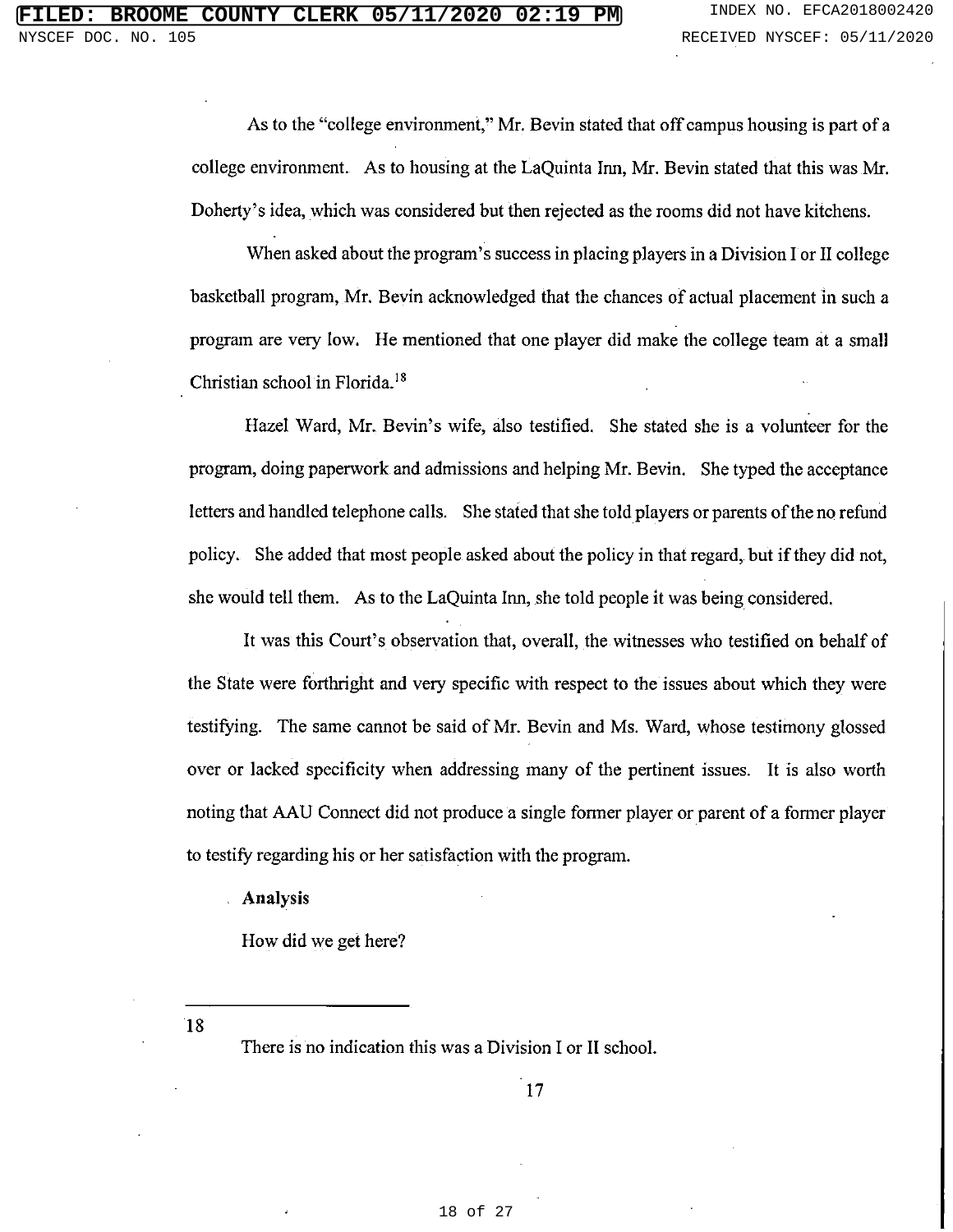It seems to start with the widespread desire of young people (and to a greater or lesser extent their parents) to achieve athletic success and a college scholarship along with it.<sup>19</sup> Yet, the skills and talent needed to reach the highest levels of college sports are extraordinary. Many promising and talented high school athletes simply do not have what it takes to compete at the college Division I or Division II level.

This was aptly illustrated in this trial. Ryan Carney was, for a time, the coach of the AAU Connect program. Mr. Carney was an athlete of some renown in this community. He had the size and in high school exhibited the talent and skill which a layperson might reasonably presume would take him to a successful college athletic career at the Division I or II level. He did play college basketball at the Division III level at the State University of New York at Brockport.<sup>20</sup> He had a successful college athletic career at that level.

The participants in the AAU Connect program were not typically seeking help in playing at the Division III level.

What the testimony revealed was that AAU Connect had access to information about individuals looking to play college basketball. In a very real way, the players and the families (the victims) provided the information needed to take advantage of them. They listed their information on college athletics recruiting websites. They apparently got no or very minimal

19

20

Now known as The College at Brockport.

Talk to a promising or excelling young athlete or his or her parents at a middle school or high school sporting event and you may very well hear talk of college scholarships. In a few instances that dream may come true, but the reality is in almost every instance it does not. For many it is truly just a dream.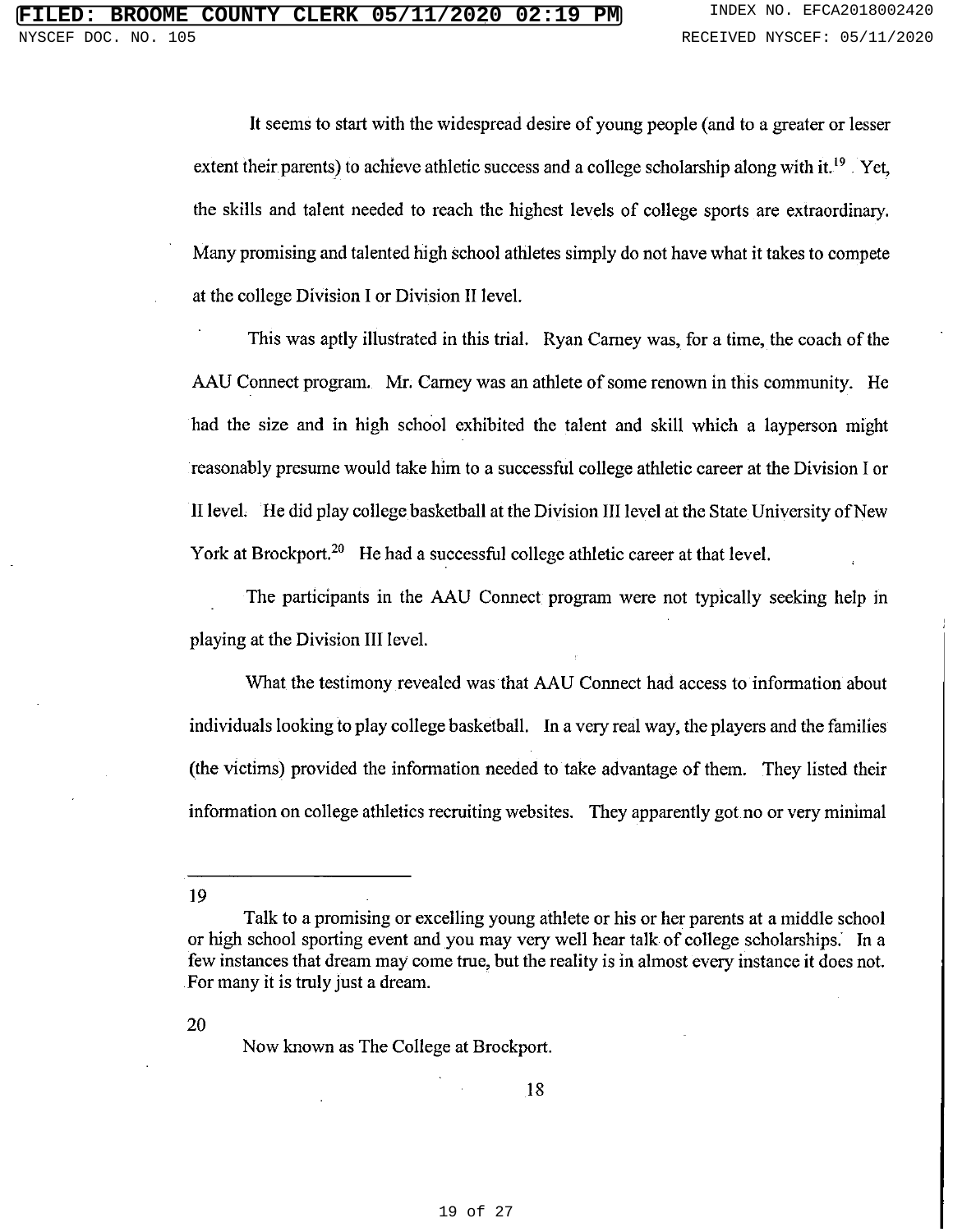interest from Division I and II college basketball programs. There is no indication any of them were offered a Division I or II college scholarship and were looking to improve their skills to play at a more renowned or competitive Division I or II college. Nor was there any information that anyone in the program was competing successfully at the Division III or junior college level. But AAU Connect contacted many of them asking them to apply to the program.<sup>21</sup> It seemed (or the players and their families hoped or assumed) this contact was generated by thoughtful AAU Connect analysis that a bit more training and an opportunity to hone skills were what they needed to make that step to recruitment and a scholarship with a Division I or II basketball program.

The truth is there was no such analysis. The AAU Connect witnesses did not supply any information or testimony to indicate in any way that AAU Connect examined and analyzed the skills and talents of the players it contacted (recruited) to evaluate and determine if they had a real or more than remote chance of playing basketball in a Division I or II program.

What did the AAU Connect program promise and what did it deliver?

What it promised can be seen from its website. The testimony made it clear that most of the information obtained by the participants was obtained through the website, screen shots of which are attached to the Petition as exhibits.

The website opens with this: "AAUCONNECT offers a selection of programs to suit the different needs of players who are looking to develop, play college basketball or start their professional basketball career."

Testimony established that some of the players made the initial contact with AAU Connect.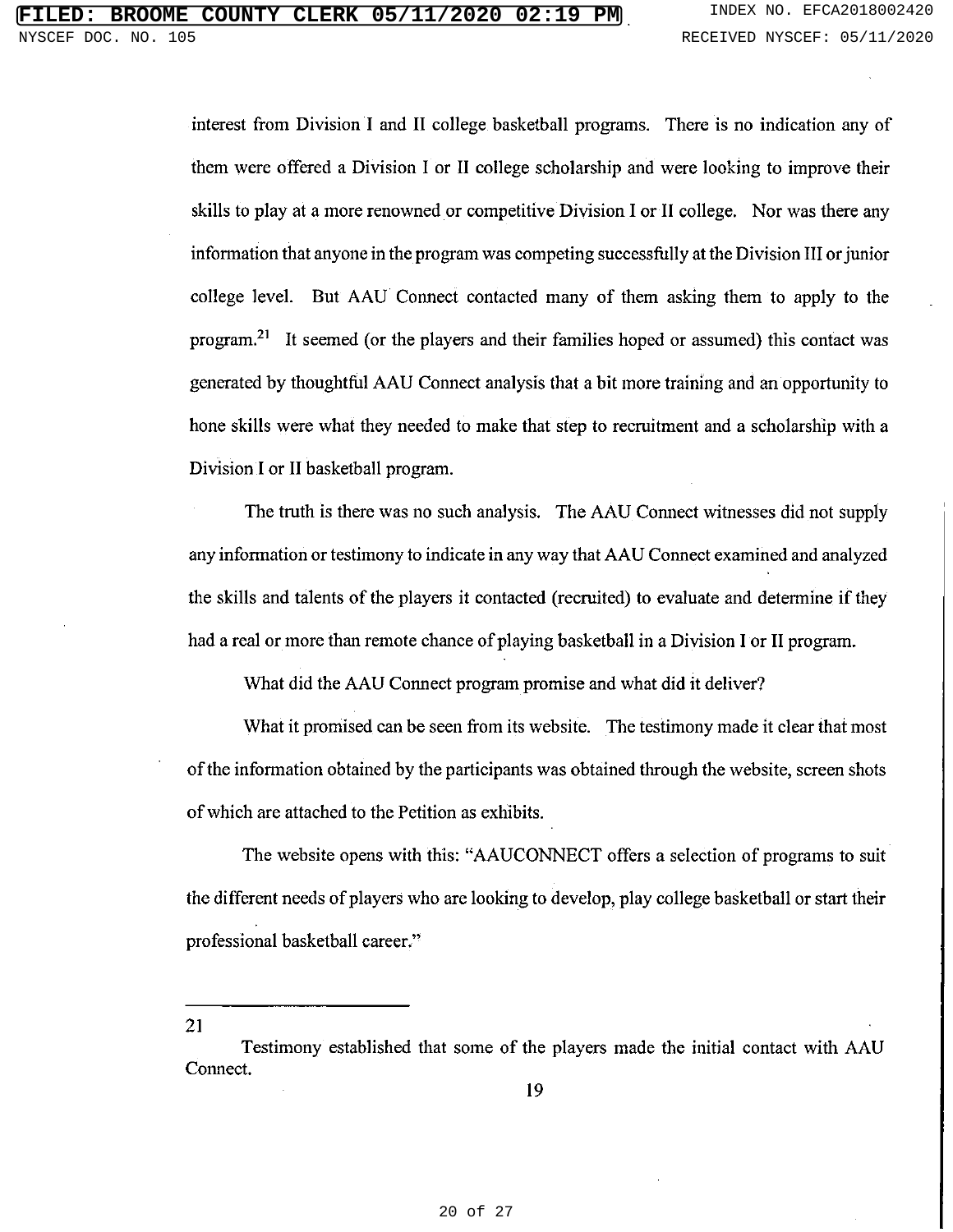NO. DOC. 105

The website discloses, touts, offers, or promises the following:

- "Academic solutions" which cover SAT prep classes, college credits and the option to increase GPA.
- "All our programs are expertly run with clear objectives for you to reach your goals."
- A New York International Academy High School for basketball players only.
- A girls' post graduate basketball academy which is "the North-East's #1 basketball academy."
- A program for basketball players "who are looking to develop and gain a scholarship offer to college for the following year."
- "An excellent comprehensive 6-month program."
- "Skills development and team training on newly refurbished basketball court."
- "Exclusive strength and conditioning in a full [y] equipped weight room."
- "Earn up to 6 college credits."
- "Showcase games in front of college scouts."
- "Quality accommodation close to basketball practice."
- "Professional level practice and game gear package."
- "All your games are videoed."
- "All videos are edited and made into highlights."
- "SAT Prep classes with our own high level experienced private Tutor."
- "College placement through the use of: media marketing, player profile and stats from the academy."

21 of 27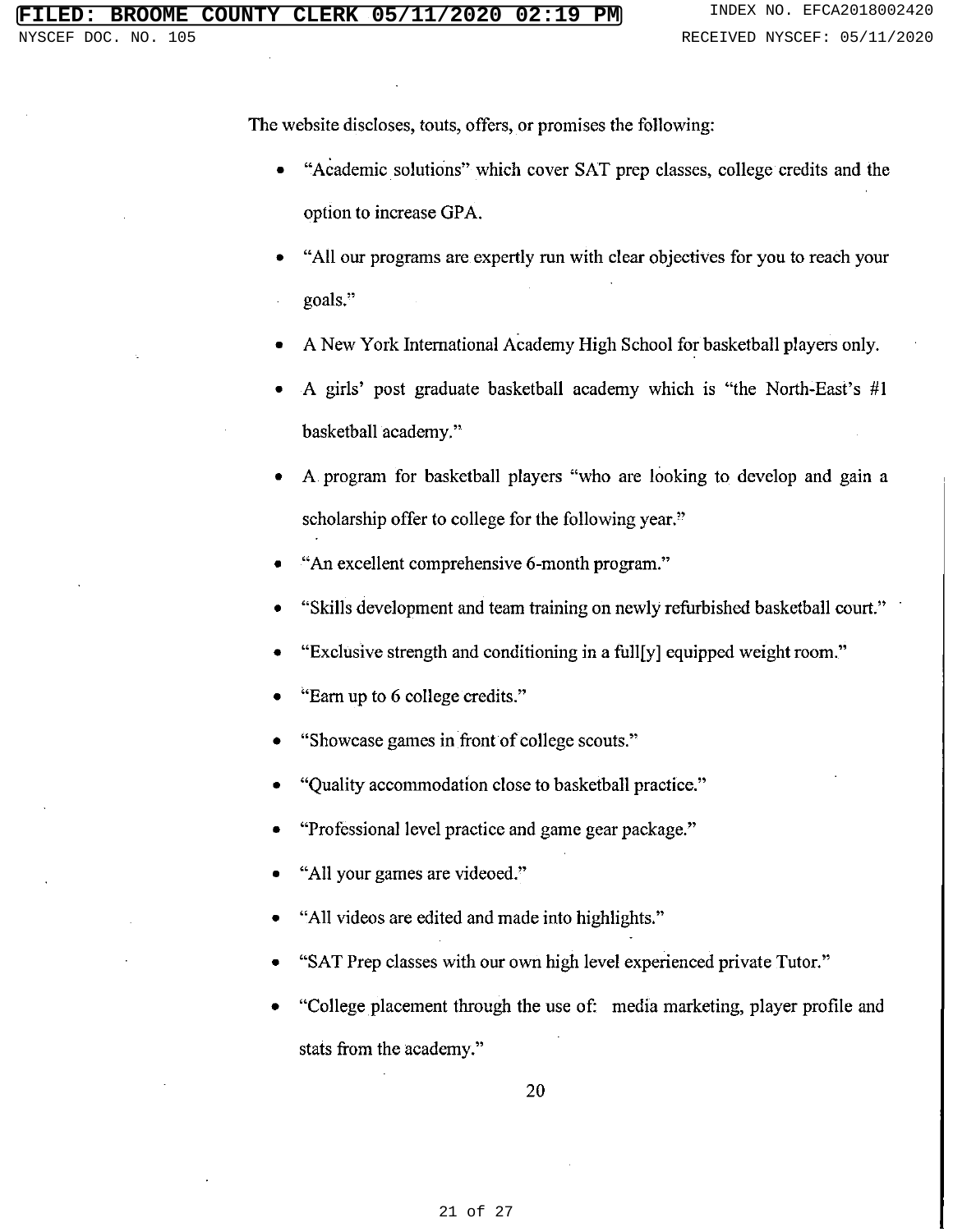DOC. NO. 105

- "Further development of your skills and abilities."
- "Learn new plays and how to effectively play and win as a team."
- "Players will have the opportunity to play in front of a large crowd as we prepare you for D1 basketball."
- "Maximum exposure by playing 30+ games all with college scouts in attendance."
- "Preparation for college life by living in recreated college living environment."
- "We make sure you are 100% eligible for college basketball."
- "Personal staff member working on your behalf to place you in a suitable college."
- "Use of media footage from games plus profile  $\&$  stats to market you to college coaches."
- "Eat like a Pro at AAU Connect's new private restaurant."
- A "top Chef creates delicious dishes specific to the dietary requirements of young basketball players."
- A "set menu of healthy balanced and nutritious meals for athletes all made from scratch daily."
- A high school that provides "a learning environment to inspire and develop the young minds of all our student athletes. We teach  $7<sup>th</sup>$  -12<sup>th</sup> grade students in private small classes to maximize student learning and development."
- Also, under the paragraph mentioning the high school program was the following: "Whether you plan on playing D1 or D2 college level basketball we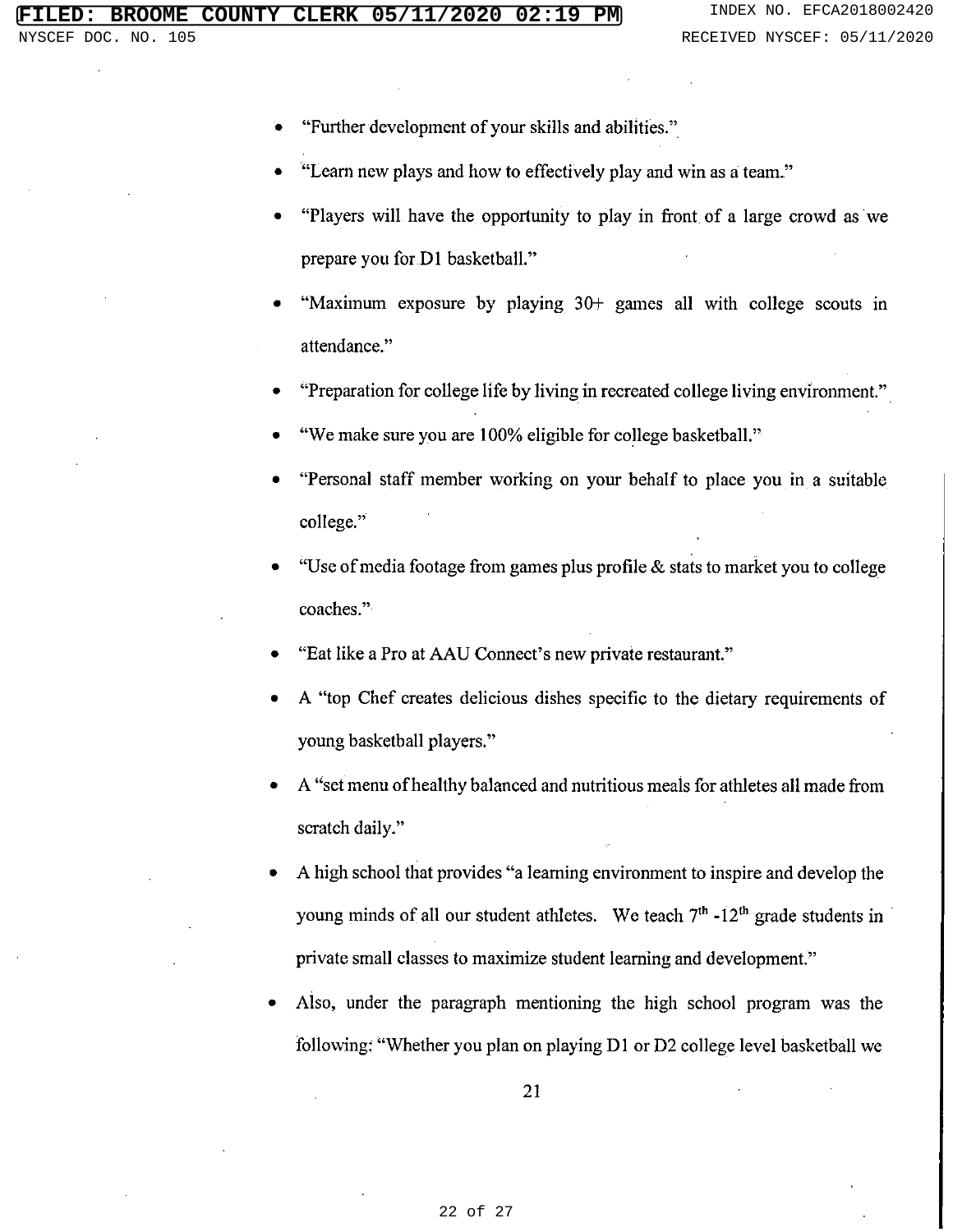will work with you to achieve your educational objectives needed to play at the college level of your choice."

The testimony established that what AAU Connect delivered was vastly different from what it promised.

The high school program it advertised never existed – yet the website states it was " $14<sup>th</sup>$ of 100 Top Private Schools in New York State," had "40 plus Faculty," "16 Advanced Placement Course[s] available," and was "Chartered by the New York State Board of Regents" next to an image of a building which appears to be a school.

The reality is that the program was an ever-changing series of coaches and support personnel. There was no consistency. Whatever contacts one coach had were lost when he was no longer with the program. The record does not show any coach or other person working for the program who had or used any contacts to put the players in touch with Division I or II coaches or recruiters.

A gaping hole in the program was the lack of any real or even appreciable contact with coaches, recruiters, or others who had any connection with Division I or II recruiting and scholarship offers. There was no testimony or other evidence offered that AAU Connect promoted any of the players to specific Division I or II programs. There was not a single mention of any such contact.

Many of the players were offered "scholarships." To the players and their families, this might have been viewed as an indication AAU Connect really wanted them to attend the program. Which it was. They also, however, may have viewed this as based on an evaluation of their ability and talent. There is nothing to indicate this was the case.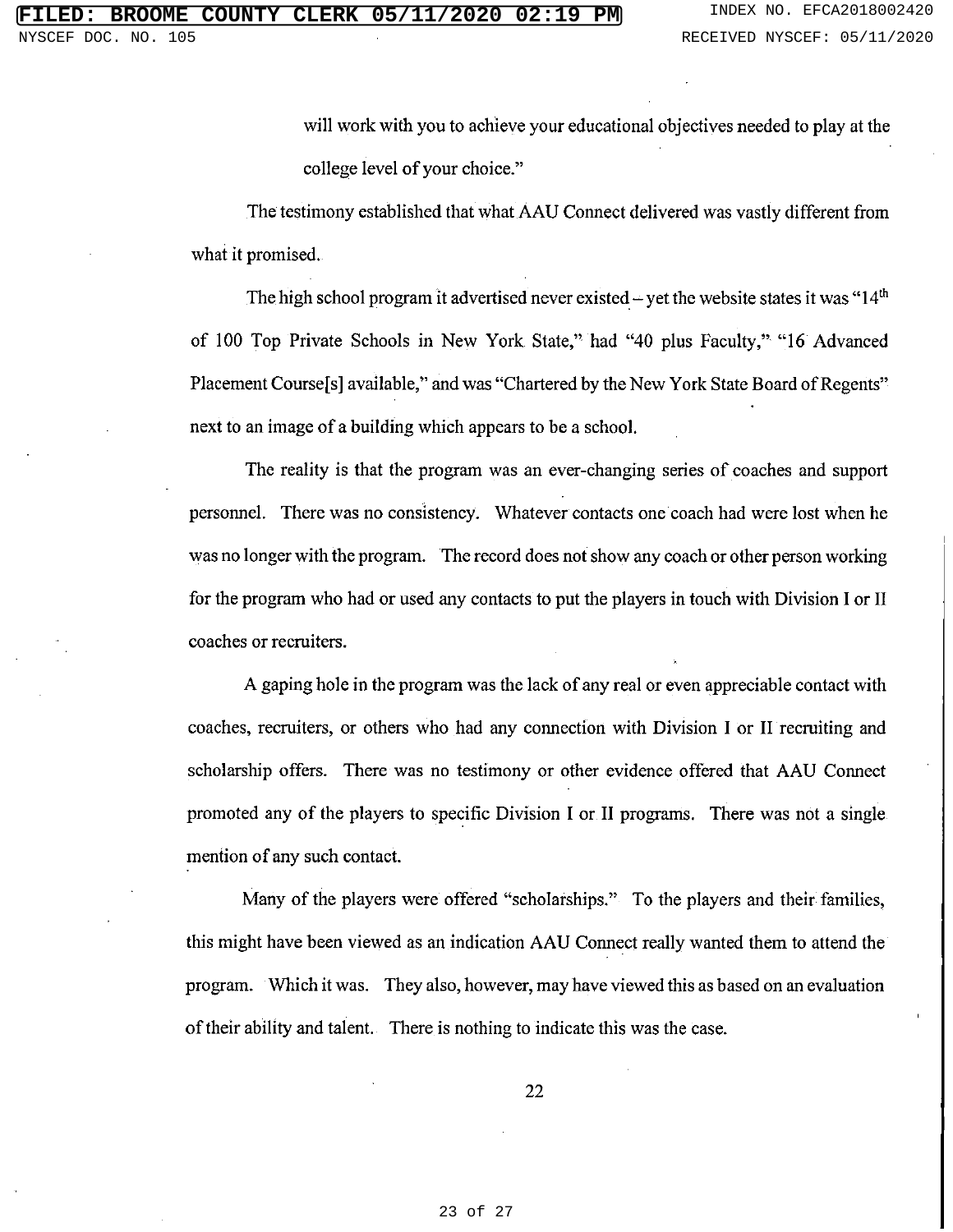AAU Connect's website does mention a Foundation. However, there was no scholarship fund or Foundation which had money to reduce the cost of the program for these players. The "scholarships" were nothing more than a reduction of the cost of the program to facilitate their enrollment.

The misleading and false representations even extended to the meals provided by AAU Connect. As noted in the Court's prior Decision and Order, it was undisputed that there was no "top chef" nor was there a restaurant facility at which the players at their meals. The State asserts the supposed "top chef" for the meal program was nothing more than a short order cook. The proof establishes the so-called "top chef" (cook, in Mr. Bevin's words from a prior affirmation) worked for a period of time, but then quit. After that, food was ordered from two local Italian restaurants and a barbeque chicken restaurant and then made available to the players. Not surprisingly, AAU Connect does not offer any evidence of its former "top chef's" qualifications.

It could be said that the website statements regarding the high school program that never existed are irrelevant in this proceeding, as all of the witnesses were post high school. However, the information that AAU Connect operated a high school for  $7<sup>th</sup>$  to 12<sup>th</sup> grade students with 40 faculty which was chartered by the New York State Board of Regents and ranked 14th among the top 100 private schools in New York sent the message loud and clear that this was an established program and operation of substance. And that was clearly not true.

That these statements made it to the website is telling. The statements are very specific. They are blatantly false. In fact, they have no basis in reality. As such, the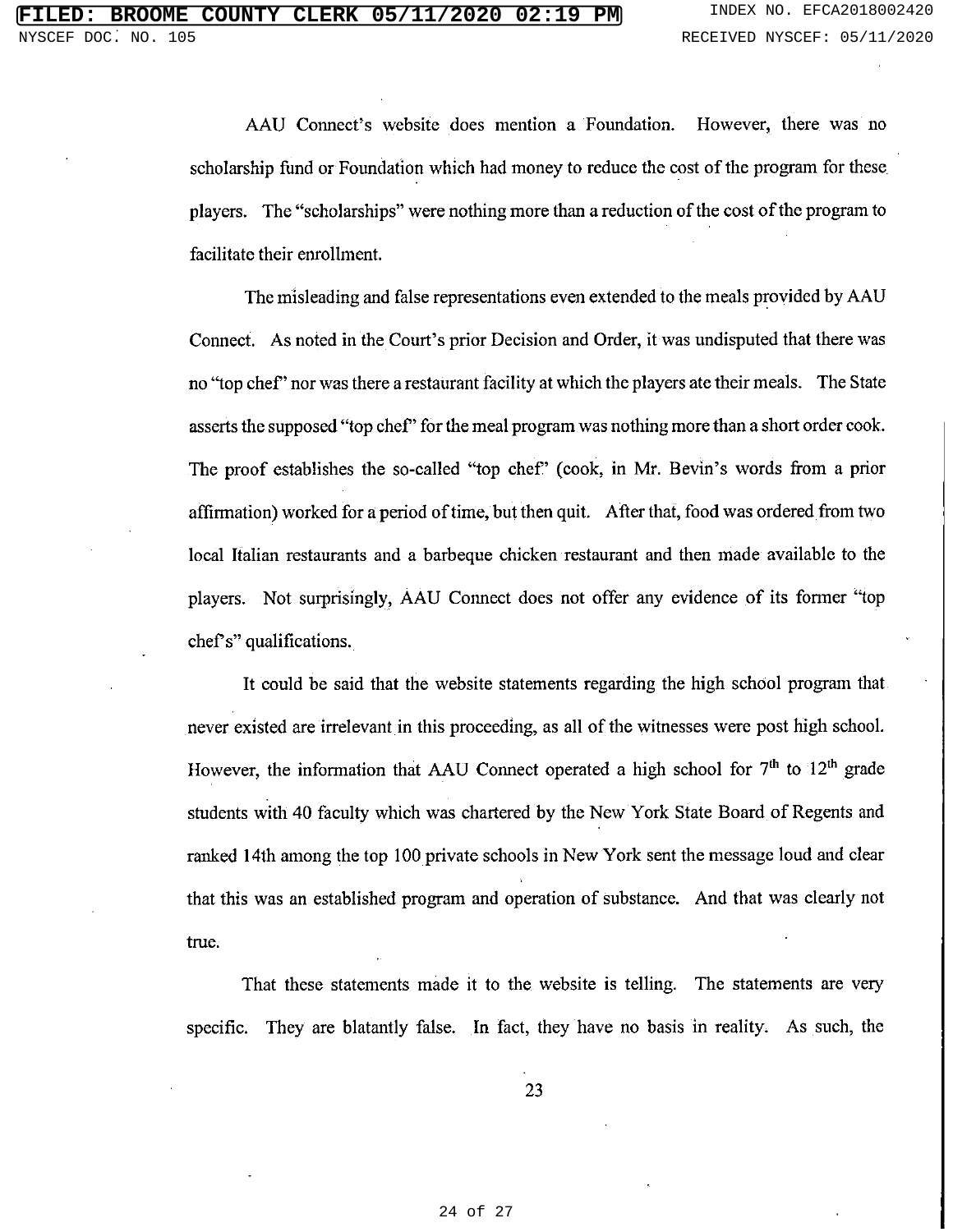specificity (14th of the top 100 private schools in New York State, 40 plus faculty, 16 available advanced placement courses, and chartered by the New York State Board of Regents) can only be the result of a knowing and intentional scheme to mislead potential players and their families about the nature and substance of the program. Any reasonable person would presume that an entity that operates such a significant high school program surely operates an equally significant post graduate program.

It is difficult to imagine what logical or legitimate basis AAU Connect had to include such detailed and false information on its website. Regardless, it is clear that numerous players and their parents saw and, at least in part, relied upon that information prior to enrolling in the program. Its removal from the website prior to the present litigation shows only that the most egregious falsehoods were deleted prior to the lawsuit.

Making this all the more egregious is AAU Connect's purported no refund policy, which is a large point of contention in this matter. When it became clear the program did not provide the services that were promised, players and parents naturally sought refunds. In all instances, AAU Connect, Mr. Bevin, and Ms. Ward refused to make any refunds, claiming a no refund policy. At times, the no refund policy was clearly stated on the invoices. However, even if the no refund policy is valid and enforceable, it will not prevent a participant in the program from recovering damages (in effect a refund) if the program does not provide the promised services. When people pay for something that you promise to deliver and you fail to deliver it, that is a breach of the agreement and a refund is in order. This is not a situation where the program delivered what it promised and participants chose for their own reasons to drop out.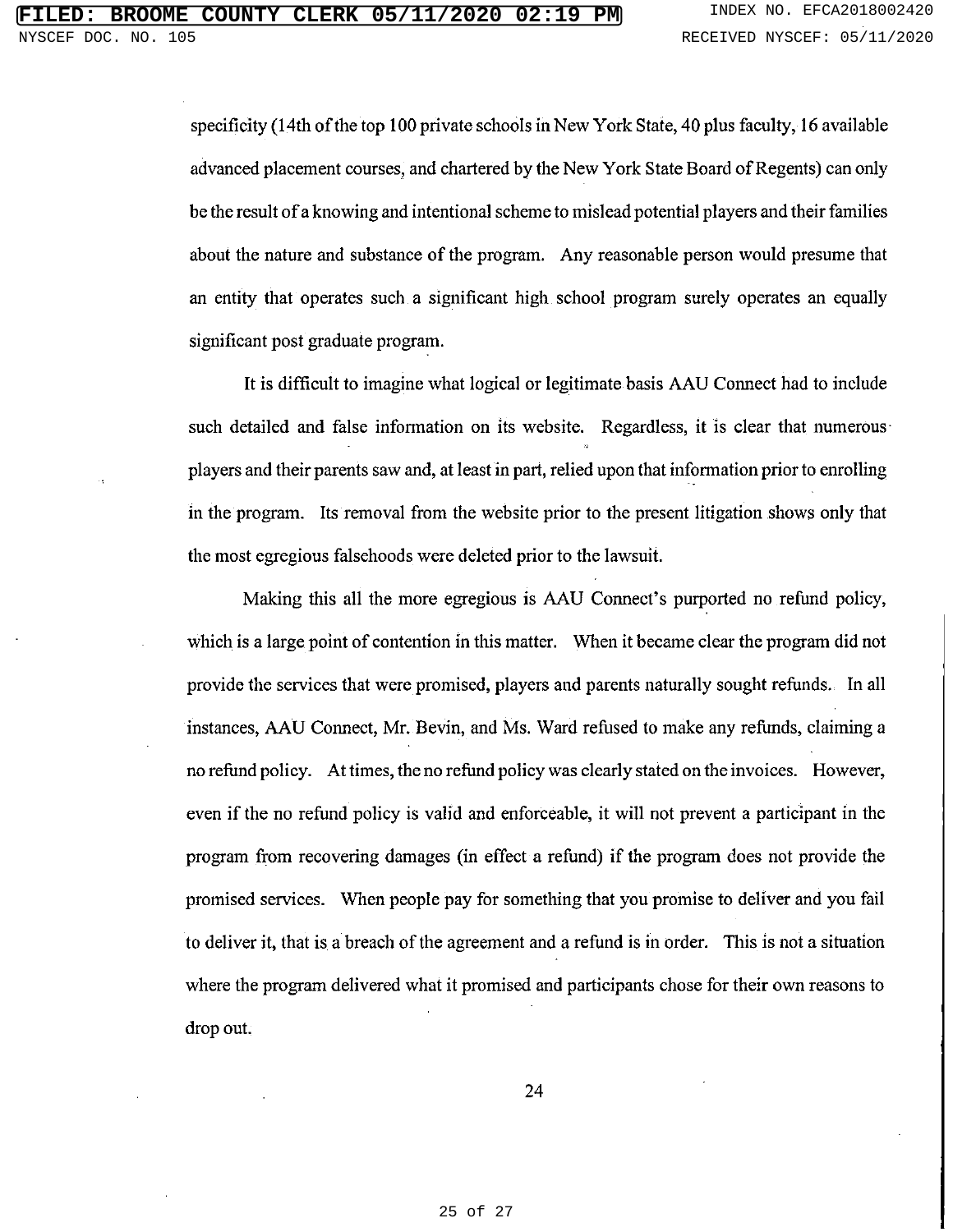It might be said that there is a component of "you get what you pay for" in all of this. It seems from the testimony that the AAU Connect program was less expensive – cheaper, really – than comparable programs. However, it certainly was not advertised as the economy version of a post-graduate basketball program. AAU Connect was advertised as a top-notch, well-connected program – but with its revolving door staff, ad hoc housing in scattered apartments, ever-changing meal plan which was not as advertised, and non-existent placement program, it was far from it.

As it relates to this case, the "test for fraud" under Executive Law  $\S$  63(12) is whether the statements and representations made by AAU Connect have the capacity or tendency to deceive or create an atmosphere conducive to fraud (see Exxon Mobil Corp., 65 Misc3d at 1233[A]). For all the reasons set forth above, this Court finds that they do. Similarly, the Court finds that AAU Connect engaged in a pattern of consumer-oriented conduct that is materially misleading and resulted in injury in violation of General Business Law § 349 (see *Koch*, 18 NY3d at 941).

Based on the foregoing, the Respondents AAU Connect, Mr. Bevin, and Ms. Ward are enjoined from continuing or participating in the deceptive, fraudulent, and illegal business practices made in connection with: (1) their ownership and operation of a high school and postgraduate high school basketball business, as discussed herein; and (2) any program that engages in similarly false or misleading conduct.

As noted above, it appears that AAU Connect's no refund policy was clearly stated on the invoices in some instances and not disclosed at all in others. Even assuming that AAU Connect's purported no refund policy was valid and enforceable in certain instances, it is clear